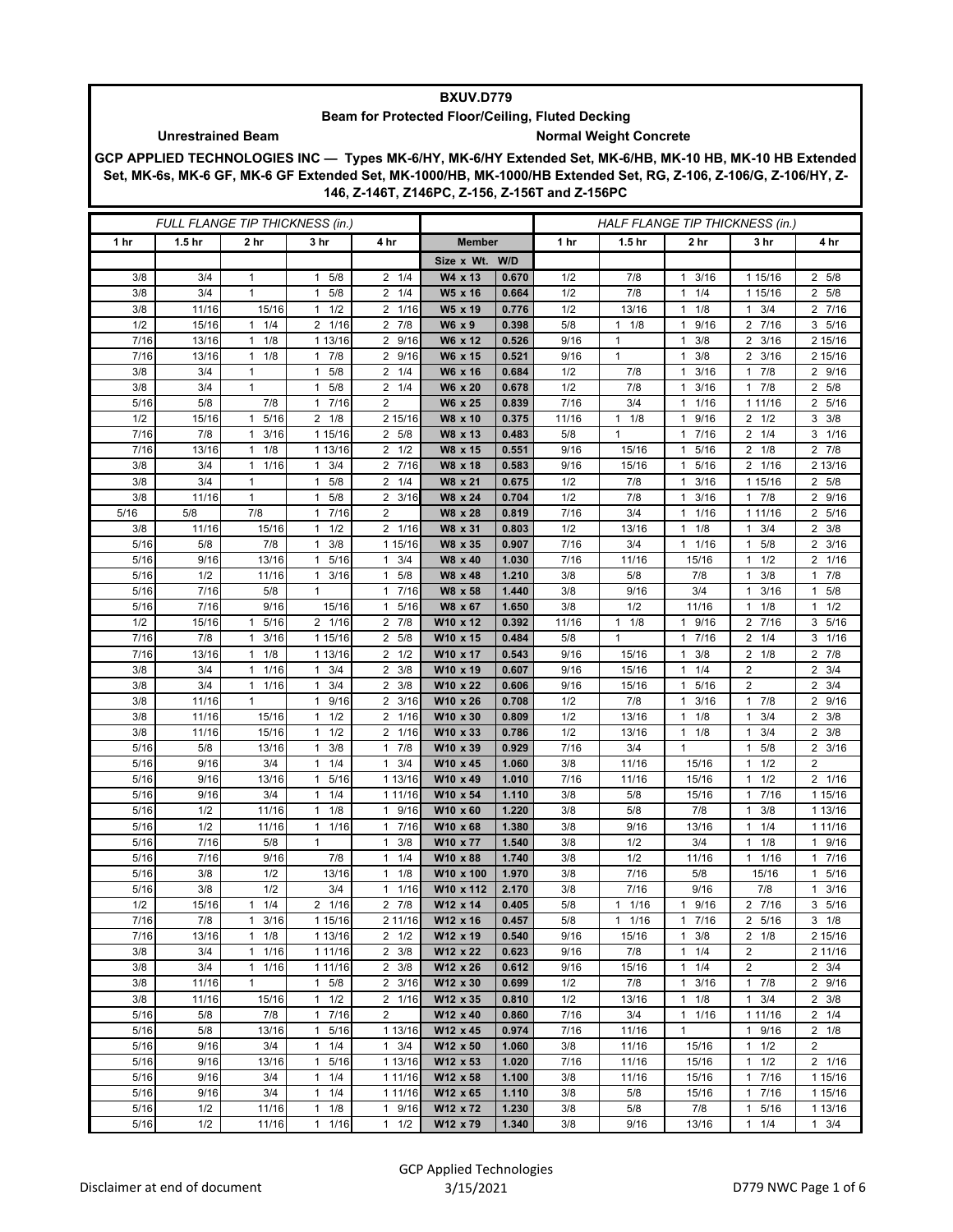| FULL FLANGE TIP THICKNESS (in.) |                   |                              |                              |                            | HALF FLANGE TIP THICKNESS (in.) |                |             |                   |                                             |                       |                               |
|---------------------------------|-------------------|------------------------------|------------------------------|----------------------------|---------------------------------|----------------|-------------|-------------------|---------------------------------------------|-----------------------|-------------------------------|
| 1 hr                            | 1.5 <sub>hr</sub> | 2 <sub>hr</sub>              | 3 <sub>hr</sub>              | 4 hr                       | <b>Member</b>                   |                | 1 hr        | 1.5 <sub>hr</sub> | 2 <sub>hr</sub>                             | 3 <sub>hr</sub>       | 4 hr                          |
|                                 |                   |                              |                              |                            | Size x Wt. W/D                  |                |             |                   |                                             |                       |                               |
| 5/16                            | 7/16              | 5/8                          | $\mathbf{1}$                 | 3/8<br>$\mathbf{1}$        | W12 x 87                        | 1.470          | 3/8         | 9/16              | 3/4                                         | 3/16<br>1             | 1 5/8                         |
| 5/16                            | 7/16              | 9/16                         | 15/16                        | 5/16<br>$\mathbf{1}$       | W12 x 96                        | 1.610          | 3/8         | 1/2               | 11/16                                       | 1/8<br>$\mathbf{1}$   | $1 \t1/2$                     |
| 5/16<br>5/16                    | 3/8<br>3/8        | 9/16<br>1/2                  | 7/8<br>13/16                 | $1 \t1/4$<br>$1 \t1/8$     | W12 x 106<br>W12 x 120          | 1.770<br>1.990 | 3/8<br>3/8  | 1/2<br>7/16       | 11/16<br>5/8                                | 11/16<br>15/16        | 17/16<br>5/16<br>$\mathbf{1}$ |
| 5/16                            | 3/8               | 1/2                          | 3/4                          | $1 \t1/16$                 | W12 x 136                       | 2.230          | 3/8         | 7/16              | 9/16                                        | 7/8                   | $1 \t3/16$                    |
| 5/16                            | 3/8               | 7/16                         | 11/16                        | 15/16                      | W12 x 152                       | 2.450          | 3/8         | 3/8               | 1/2                                         | 13/16                 | $1 \t1/8$                     |
| 5/16                            | 3/8               | 3/8                          | 5/8                          | 7/8                        | W12 x 170                       | 2.720          | 3/8         | 3/8               | 1/2                                         | 3/4                   | $\mathbf{1}$                  |
| 5/16                            | 3/8               | 3/8                          | 5/8                          | 13/16                      | W12 x 190                       | 3.000          | 3/8         | 3/8               | 7/16                                        | 11/16                 | 15/16                         |
| 5/16                            | 3/8               | 3/8                          | 9/16                         | 3/4                        | W12 x 210                       | 3.270          | 3/8         | 3/8               | 7/16                                        | 5/8                   | 7/8                           |
| 5/16                            | 3/8               | 3/8                          | 1/2                          | 11/16                      | W12 x 230                       | 3.550          | 3/8         | 3/8               | 3/8                                         | 5/8                   | 13/16                         |
| 5/16                            | 3/8               | 3/8                          | 1/2                          | 11/16                      | W12 x 252                       | 3.840          | 3/8         | 3/8               | 3/8                                         | 9/16                  | 3/4                           |
| 5/16                            | 3/8               | 3/8                          | 7/16                         | 5/8                        | W12 x 279                       | 4.190          | 3/8         | 3/8               | 3/8                                         | 1/2                   | 11/16                         |
| 5/16<br>5/16                    | 3/8<br>3/8        | 3/8<br>3/8                   | 7/16<br>3/8                  | 9/16<br>9/16               | W12 x 305<br>W12 x 336          | 4.490<br>4.850 | 3/8<br>3/8  | 3/8<br>3/8        | 3/8<br>3/8                                  | 1/2<br>1/2            | 11/16<br>$5/8$                |
| 7/16                            | 13/16             | 1/8<br>1                     | 1 13/16                      | 2 9/16                     | W14 x 22                        | 0.534          | 9/16        | $\mathbf{1}$      | 3/8<br>$\mathbf{1}$                         | $2 \t1/8$             | 2 15/16                       |
| 3/8                             | 3/4               | 1/16<br>$\mathbf{1}$         | 1 11/16                      | 2 5/16                     | W14 x 26                        | 0.628          | 9/16        | 7/8               | 1/4<br>$\mathbf{1}$                         | $\overline{2}$        | 2 11/16                       |
| 3/8                             | 3/4               | $\mathbf{1}$                 | 1 11/16                      | 2 5/16                     | W14 x 30                        | 0.644          | 1/2         | 7/8               | 1/4<br>$\mathbf{1}$                         | 1 15/16               | 2 11/16                       |
| 3/8                             | 11/16             | 15/16                        | 1 9/16                       | $2 \frac{3}{16}$           | W14 x 34                        | 0.725          | 1/2         | 13/16             | 3/16<br>1                                   | 1 13/16               | $2 \frac{1}{2}$               |
| 3/8                             | 11/16             | 15/16                        | $1 \t1/2$                    | 2 1/16                     | W14 x 38                        | 0.809          | 1/2         | 13/16             | 1/8<br>1                                    | 3/4<br>$\mathbf{1}$   | $2 \frac{3}{8}$               |
| 5/16                            | 5/8               | 7/8                          | 1 7/16                       | 1 15/16                    | W14 x 43                        | 0.874          | 7/16        | 3/4               | 1/16<br>$\mathbf{1}$                        | 5/8<br>1              | $2 \t1/4$                     |
| 5/16                            | 5/8               | 13/16                        | 5/16<br>$\mathbf{1}$         | 1 13/16                    | W14 x 48                        | 0.970          | 7/16        | 11/16             | $\mathbf{1}$                                | 9/16<br>1             | $2 \t1/8$                     |
| 5/16                            | 9/16              | 3/4                          | $1 \t1/4$                    | $1 \t3/4$                  | W14 x 53                        | 1.060          | 3/8         | 11/16             | 15/16                                       | $1 \t1/2$             | $\overline{c}$                |
| 5/16<br>5/16                    | 9/16<br>1/2       | 3/4<br>11/16                 | 1/4<br>1<br>$1 \t1/8$        | 1 11/16                    | W14 x 61<br>W14 x 68            | 1.100<br>1.220 | 3/8<br>3/8  | 11/16<br>5/8      | 15/16<br>7/8                                | 7/16<br>1<br>3/8<br>1 | 1 15/16<br>1 13/16            |
| 5/16                            | 1/2               | 11/16                        | 1 1/16                       | 1 9/16<br>$1 \t1/2$        | W14 x 74                        | 1.320          | 3/8         | 9/16              | 13/16                                       | $1 \t1/4$             | $1 \t3/4$                     |
| 5/16                            | 7/16              | 5/8                          | 1                            | 17/16                      | W14 x 82                        | 1.450          | 3/8         | 9/16              | 3/4                                         | 3/16                  | 1 5/8                         |
| 5/16                            | 1/2               | 11/16                        | $1 \t1/8$                    | 1/2<br>$\mathbf{1}$        | W14 x 90                        | 1.310          | 3/8         | 9/16              | 13/16                                       | 5/16<br>1             | $1 \t3/4$                     |
| 5/16                            | 7/16              | 5/8                          | $1 \t1/16$                   | 17/16                      | W14 x 99                        | 1.430          | 3/8         | 9/16              | 3/4                                         | 3/16<br>$\mathbf{1}$  | 1 5/8                         |
| 5/16                            | 7/16              | 5/8                          | $\mathbf{1}$                 | 5/16<br>$\mathbf{1}$       | W14 x 109                       | 1.570          | 3/8         | 1/2               | 3/4                                         | 1/8<br>1              | 9/16<br>1                     |
| 5/16                            | 7/16              | 9/16                         | 15/16                        | $\mathbf{1}$<br>1/4        | W14 x 120                       | 1.710          | 3/8         | 1/2               | 11/16                                       | 1/16<br>1             | 17/16                         |
| 5/16                            | 3/8               | 1/2                          | 7/8                          | 3/16<br>$\mathbf{1}$       | W14 x 132                       | 1.890          | 3/8         | 7/16              | 5/8                                         | 1                     | $1 \t3/8$                     |
| 5/16                            | 3/8               | 1/2                          | 13/16                        | $1 \t1/8$                  | W14 x 145                       | 1.990          | 3/8         | 7/16              | 5/8                                         | 15/16                 | 1 5/16                        |
| 5/16                            | 3/8               | 1/2<br>7/16                  | 3/4                          | $1 \t1/16$<br>$\mathbf{1}$ | W14 x 159                       | 2.160          | 3/8         | 7/16              | 9/16                                        | 7/8                   | $1 \t1/4$                     |
| 5/16<br>5/16                    | 3/8<br>3/8        | 7/16                         | 11/16<br>11/16               | 15/16                      | W14 x 176<br>W14 x 193          | 2.380<br>2.600 | 3/8<br>3/8  | 3/8<br>3/8        | 9/16<br>1/2                                 | 13/16<br>3/4          | $1 \t1/8$<br>11/16            |
| 5/16                            | 3/8               | 3/8                          | 5/8                          | 7/8                        | W14 x 211                       | 2.810          | 3/8         | 3/8               | 1/2                                         | 3/4                   | 1                             |
| 5/16                            | 3/8               | 3/8                          | 9/16                         | 13/16                      | W14 x 233                       | 3.080          | 3/8         | 3/8               | 7/16                                        | 11/16                 | 15/16                         |
| 5/16                            | 3/8               | 3/8                          | 9/16                         | 3/4                        | W14 x 257                       | 3.360          | 3/8         | 3/8               | 7/16                                        | 5/8                   | 7/8                           |
| 5/16                            | 3/8               | 3/8                          | 1/2                          | 11/16                      | W14 x 283                       | 3.660          | 3/8         | 3/8               | 3/8                                         | 9/16                  | 13/16                         |
| 5/16                            | 3/8               | 3/8                          | 1/2                          | 5/8                        | W14 x 311                       | 3.980          | 3/8         | 3/8               | 3/8                                         | 9/16                  | 3/4                           |
| $5/16$                          | 3/8               | 3/8                          | 7/16                         | 5/8                        | W14 x 342                       | 4.320          | 3/8         | 3/8               | 3/8                                         | 1/2                   | 11/16                         |
| 5/16                            | 3/8               | 3/8                          | 7/16                         | 9/16                       | W14 x 370                       | 4.630          | 3/8         | 3/8               | 3/8                                         | 1/2                   | 11/16                         |
| 5/16<br>5/16                    | 3/8<br>3/8        | 3/8<br>3/8                   | 3/8<br>3/8                   | 9/16<br>1/2                | W14 x 398<br>W14 x 426          | 4.930<br>5.210 | 3/8<br>3/8  | 3/8<br>3/8        | 3/8<br>3/8                                  | 7/16<br>7/16          | 5/8<br>5/8                    |
| 5/16                            | 3/8               | 3/8                          | 3/8                          | 1/2                        | W14 x 455                       | 5.530          | 3/8         | 3/8               | 3/8                                         | 7/16                  | 9/16                          |
| 5/16                            | 3/8               | 3/8                          | 3/8                          | 7/16                       | W14 x 500                       | 5.950          | 3/8         | 3/8               | 3/8                                         | 3/8                   | 9/16                          |
| 5/16                            | 3/8               | 3/8                          | 3/8                          | 7/16                       | W14 x 550                       | 6.430          | 3/8         | 3/8               | 3/8                                         | 3/8                   | 1/2                           |
| 5/16                            | 3/8               | 3/8                          | 3/8                          | 7/16                       | W14 x 605                       | 6.960          | 3/8         | 3/8               | 3/8                                         | 3/8                   | 7/16                          |
| 5/16                            | 3/8               | 3/8                          | 3/8                          | 3/8                        | W14 x 665                       | 7.490          | 3/8         | 3/8               | 3/8                                         | 3/8                   | 7/16                          |
| 5/16                            | 3/8               | 3/8                          | 3/8                          | 3/8                        | W14 x 730                       | 8.080          | 3/8         | 3/8               | 3/8                                         | 3/8                   | 7/16                          |
| 7/16                            | 13/16             | 1/8<br>$\mathbf{1}$          | 1 13/16                      | $2 \frac{1}{2}$            | W16 x 26                        | 0.558          | 9/16        | 15/16             | 5/16<br>$\mathbf{1}$                        | $2 \t1/8$             | 2 7/8                         |
| 3/8<br>3/8                      | 3/4<br>11/16      | $\mathbf{1}$<br>$\mathbf{1}$ | $1 \t5/8$<br>$1 \t5/8$       | 2 5/16<br>$2 \frac{3}{16}$ | W16 x 31<br>W16 x 36            | 0.661<br>0.702 | 1/2<br>1/2  | 7/8<br>7/8        | 1/4<br>$\mathbf{1}$<br>3/16<br>$\mathbf{1}$ | 1 15/16<br>17/8       | 2 5/8<br>2 9/16               |
| 3/8                             | 11/16             | 15/16                        | 1/2<br>$\mathbf{1}$          | 2 1/16                     | W16 x 40                        | 0.780          | 1/2         | 13/16             | 1/8<br>$\mathbf{1}$                         | 3/4<br>$\mathbf{1}$   | 2 7/16                        |
| 5/16                            | 5/8               | 7/8                          | 1 7/16                       | 1 15/16                    | W16 x 45                        | 0.870          | 7/16        | 3/4               | $\mathbf{1}$<br>1/16                        | 1 1 1 / 16            | $2 \t1/4$                     |
| 5/16                            | 5/8               | 13/16                        | 1 5/16                       | 17/8                       | W16 x 50                        | 0.962          | 7/16        | 11/16             | $\mathbf{1}$                                | 1 9/16                | $2 \t1/8$                     |
| 5/16                            | 9/16              | 3/4                          | $1 \t1/4$                    | 1 11/16                    | W16 x 57                        | 1.090          | 3/8         | 11/16             | 15/16                                       | $1 \t7/16$            | $\overline{2}$                |
| 5/16                            | 9/16              | 3/4                          | $1 \t1/4$                    | 1 11/16                    | W16 x 67                        | 1.090          | 3/8         | 11/16             | 15/16                                       | 7/16<br>$\mathbf{1}$  | $\overline{2}$                |
| 5/16                            | 1/2               | 11/16                        | $1 \t1/8$                    | 1 9/16                     | W16 x 77                        | 1.250          | 3/8         | 5/8               | 7/8                                         | 5/16<br>$\mathbf{1}$  | 1 13/16                       |
| 5/16                            | 7/16              | 5/8                          | 11/16                        | 17/16                      | W16 x 89                        | 1.430          | 3/8         | 9/16              | 3/4                                         | 3/16<br>$\mathbf{1}$  | $1 \t5/8$                     |
| 5/16                            | 7/16              | 5/8                          | 15/16                        | 1 5/16                     | W16 x 100                       | 1.590          | 3/8         | 1/2               | 3/4                                         | $1 \t1/8$             | $1 \t1/2$                     |
| 3/8                             | 3/4               | $\mathbf{1}$                 | 5/8<br>$\mathbf{1}$          | $2 \t1/4$                  | W18 x 35                        | 0.672          | 1/2         | 7/8               | 3/16<br>$\mathbf{1}$                        | 1 15/16               | $\overline{2}$ 5/8            |
| 3/8<br>5/16                     | 11/16<br>5/8      | 15/16<br>7/8                 | 1/2<br>$\mathbf{1}$<br>17/16 | $2 \t1/8$<br>1 15/16       | W18 x 40<br>W18 x 46            | 0.768<br>0.876 | 1/2<br>7/16 | 13/16<br>3/4      | 1/8<br>$\mathbf{1}$<br>$1 \t1/16$           | 1 13/16<br>$1 \t5/8$  | 2 7/16<br>$2 \t1/4$           |
|                                 |                   |                              |                              |                            |                                 |                |             |                   |                                             |                       |                               |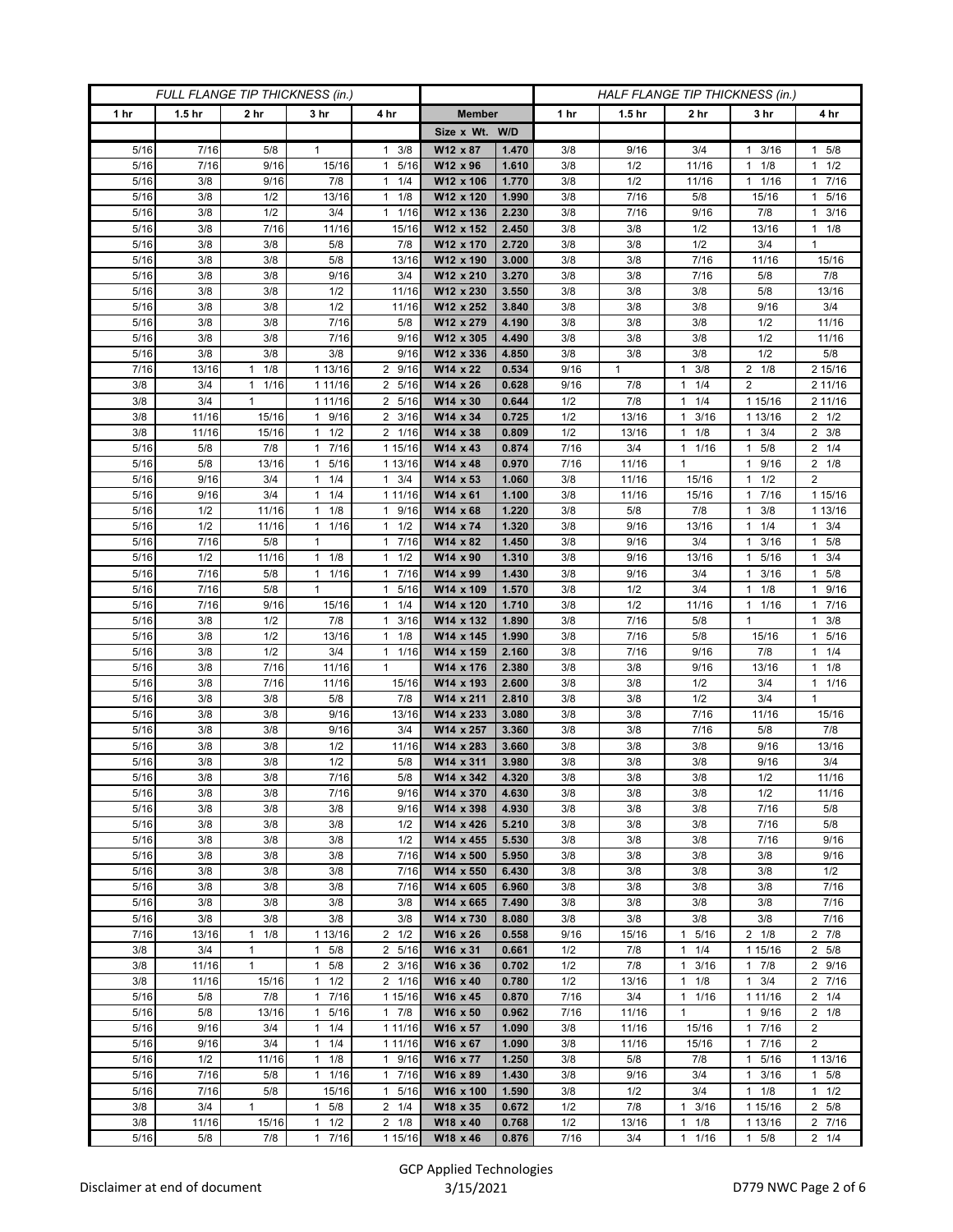| FULL FLANGE TIP THICKNESS (in.) |                   |                 |                                              |                                  |                             | HALF FLANGE TIP THICKNESS (in.) |             |                   |                      |                                   |                           |
|---------------------------------|-------------------|-----------------|----------------------------------------------|----------------------------------|-----------------------------|---------------------------------|-------------|-------------------|----------------------|-----------------------------------|---------------------------|
| 1 hr                            | 1.5 <sub>hr</sub> | 2 <sub>hr</sub> | 3 <sub>hr</sub>                              | 4 hr                             | <b>Member</b>               |                                 | 1 hr        | 1.5 <sub>hr</sub> | 2 <sub>hr</sub>      | 3 <sub>hr</sub>                   | 4 hr                      |
|                                 |                   |                 |                                              |                                  | Size x Wt. W/D              |                                 |             |                   |                      |                                   |                           |
| 5/16                            | 5/8               | 7/8             | 17/16                                        | 1 15/16                          | W18 x 50                    | 0.880                           | 7/16        | 3/4               | 1/16<br>$\mathbf{1}$ | 5/8<br>1                          | $2 \t1/4$                 |
| 5/16                            | 5/8               | 13/16           | 5/16<br>$\mathbf{1}$                         | 17/8                             | W18 x 55                    | 0.963                           | 7/16        | 11/16             | $\mathbf{1}$         | 9/16<br>1                         | $2 \t1/8$                 |
| 5/16                            | 9/16              | 13/16           | $1 \t1/4$                                    | $1 \t3/4$                        | W18 x 60                    | 1.040                           | 7/16        | 11/16             | 15/16                | 1/2<br>$\mathbf{1}$               | 2 1/16                    |
| 5/16                            | 9/16              | 3/4             | 3/16<br>1                                    | 1 11/16                          | W18 x 65                    | 1.130                           | 3/8         | 5/8               | 7/8                  | 7/16<br>1                         | 1 15/16                   |
| 5/16                            | 1/2               | 11/16           | $1 \t1/8$                                    | 1 9/16                           | W18 x 71                    | 1.220                           | 3/8         | 5/8               | 7/8                  | 3/8<br>1                          | 1 13/16                   |
| 5/16                            | 9/16              | 3/4             | 3/16<br>$\mathbf{1}$                         | 1 11/16                          | W18 x 76                    | 1.130                           | 3/8         | 5/8               | 7/8                  | 7/16<br>1                         | 1 15/16                   |
| 5/16<br>5/16                    | 1/2               | 11/16           | $1 \t1/8$                                    | 1 9/16                           | W18 x 86<br>W18 x 97        | 1.270                           | 3/8<br>3/8  | 5/8               | 13/16<br>3/4         | 5/16<br>1<br>3/16<br>1            | 1 13/16<br>$1 \t5/8$      |
| 5/16                            | 1/2<br>7/16       | 5/8<br>5/8      | 1 1/16<br>$\mathbf{1}$                       | 1 7/16<br>$\mathbf{1}$<br>3/8    | W18 x 106                   | 1.420<br>1.550                  | 3/8         | 9/16<br>1/2       | 3/4                  | 1/8                               | 1 9/16                    |
| 5/16                            | 7/16              | 9/16            | 15/16                                        | 1/4<br>$\mathbf{1}$              | W18 x 119                   | 1.720                           | 3/8         | 1/2               | 11/16                | 1/16<br>1                         | 17/16                     |
| 3/8                             | 11/16             | 15/16           | 1 9/16                                       | $2 \t1/8$                        | W21 x 44                    | 0.746                           | 1/2         | 13/16             | $\mathbf{1}$<br>1/8  | 1 13/16                           | $2 \frac{1}{2}$           |
| 5/16                            | 5/8               | 7/8             | 7/16<br>$\mathbf{1}$                         | $\overline{2}$                   | W21 x 50                    | 0.838                           | 7/16        | 3/4               | 1/16<br>$\mathbf{1}$ | 1 11/16                           | 2 5/16                    |
| 5/16                            | 5/8               | 13/16           | 3/8<br>$\mathbf{1}$                          | $1 \t7/8$                        | W21 x 57                    | 0.952                           | 7/16        | 11/16             | $\mathbf{1}$         | 9/16<br>1                         | $2 \t1/8$                 |
| 5/16                            | 5/8               | 13/16           | $1 \t3/8$                                    | 17/8                             | W21 x 62                    | 0.952                           | 7/16        | 11/16             | $\mathbf{1}$         | 9/16<br>1                         | $2 \t1/8$                 |
| 5/16                            | 9/16              | 13/16           | 1/4<br>$\mathbf{1}$                          | 3/4<br>$\mathbf{1}$              | W21 x 68                    | 1.040                           | 7/16        | 11/16             | 15/16                | 1/2                               | 2 1/16                    |
| 5/16                            | 9/16              | 3/4             | $1 \t1/4$                                    | 1 11/16                          | W21 x 73                    | 1.110                           | 3/8         | 5/8               | 15/16                | 7/16<br>1                         | 1 15/16                   |
| 5/16                            | 1/2               | 11/16           | $1 \t1/8$                                    | 1 9/16                           | W21 x 83                    | 1.260                           | 3/8         | 5/8               | 13/16                | 5/16<br>1                         | 1 13/16                   |
| 5/16                            | 1/2               | 5/8             | 1 1/16                                       | 1 7/16                           | W21 x 93                    | 1.400                           | 3/8         | 9/16              | 13/16                | 1/4<br>1                          | 1 11/16                   |
| 5/16                            | 1/2               | 11/16           | $1 \t1/8$                                    | 1/2<br>$\mathbf{1}$              | W21 x 101                   | 1.300                           | 3/8         | 9/16              | 13/16                | 5/16<br>1                         | $1 \t3/4$                 |
| 5/16                            | 7/16              | 5/8             | 1 1/16                                       | 7/16<br>$\mathbf{1}$             | W21 x 111                   | 1.430                           | 3/8         | 9/16              | 3/4                  | 3/16<br>1                         | 1 5/8                     |
| 5/16                            | 7/16              | 5/8             | $\mathbf{1}$                                 | 5/16<br>$\mathbf{1}$             | W21 x 122                   | 1.570                           | 3/8         | 1/2               | 3/4                  | 1/8<br>1                          | 1 9/16                    |
| 5/16                            | 7/16              | 9/16            | 15/16                                        | $1 \t1/4$                        | W21 x 132                   | 1.680                           | 3/8         | 1/2               | 11/16                | 1 1/16                            | $1 \t1/2$                 |
| 5/16                            | 3/8               | 9/16            | 7/8                                          | 3/16<br>$\mathbf{1}$             | W21 x 147                   | 1.870                           | 3/8         | 7/16              | 5/8                  | 1                                 | 3/8<br>1                  |
| 5/16                            | 5/8               | 7/8             | 17/16                                        | $\overline{2}$                   | W24 x 55                    | 0.828                           | 7/16        | 3/4               | $1 \t1/16$           | 1 11/16                           | 2 5/16                    |
| 5/16                            | 5/8               | 13/16           | $1 \t3/8$                                    | $1 \t7/8$                        | W24 x 62                    | 0.934                           | 7/16        | 3/4               | 1                    | 1 9/16                            | $2 \frac{3}{16}$          |
| 5/16                            | 5/8               | 13/16           | 3/8<br>1                                     | 17/8                             | W24 x 68                    | 0.942                           | 7/16        | 3/4               | $\mathbf{1}$         | 9/16<br>1                         | 2 3/16                    |
| 5/16<br>5/16                    | 9/16              | 13/16<br>3/4    | $1 \t1/4$<br>$1 \t3/16$                      | 3/4<br>$\mathbf{1}$<br>$1 \t5/8$ | W24 x 76<br>$W24 \times 84$ | 1.050<br>1.150                  | 7/16<br>3/8 | 11/16             | 15/16<br>7/8         | 1/2<br>1<br>3/8<br>$\mathbf{1}$   | $\overline{2}$<br>1 15/16 |
| 5/16                            | 9/16<br>1/2       | 11/16           | 1/8<br>$\mathbf{1}$                          | 9/16<br>$\mathbf{1}$             | W24 x 94                    | 1.280                           | 3/8         | 5/8<br>5/8        | 13/16                | 5/16<br>1                         | $1 \t3/4$                 |
| 5/16                            | 1/2               | 11/16           | $1 \t1/8$                                    | $\mathbf{1}$<br>9/16             | W24 x 104                   | 1.240                           | 3/8         | 5/8               | 7/8                  | 5/16<br>1                         | 1 13/16                   |
| 5/16                            | 1/2               | 11/16           | 1 1/16                                       | 17/16                            | W24 x 117                   | 1.380                           | 3/8         | 9/16              | 13/16                | 1/4<br>1                          | 1 11/16                   |
| 5/16                            | 7/16              | 5/8             | $\mathbf{1}$                                 | 3/8<br>$\mathbf{1}$              | W24 x 131                   | 1.540                           | 3/8         | 1/2               | 3/4                  | 1/8<br>1                          | 1 9/16                    |
| 5/16                            | 7/16              | 9/16            | 15/16                                        | 1/4<br>$\mathbf{1}$              | W24 x 146                   | 1.700                           | 3/8         | 1/2               | 11/16                | 1/16<br>1                         | 17/16                     |
| 5/16                            | 3/8               | 9/16            | 7/8                                          | 3/16<br>$\mathbf{1}$             | W24 x 162                   | 1.880                           | 3/8         | 7/16              | 5/8                  | 1                                 | $1 \t3/8$                 |
| 5/16                            | 9/16              | 13/16           | 5/16<br>$\mathbf{1}$                         | 3/4<br>$\mathbf{1}$              | W27 x 84                    | 1.030                           | 7/16        | 11/16             | 15/16                | 1/2<br>$\mathbf{1}$               | 2 1/16                    |
| 5/16                            | 9/16              | 3/4             | $1 \t3/16$                                   | $1 \t5/8$                        | W27 x 94                    | 1.150                           | 3/8         | 5/8               | 7/8                  | 3/8<br>1                          | 1 15/16                   |
| 5/16                            | 1/2               | 11/16           | 1/8<br>1                                     | $\mathbf{1}$<br>9/16             | W27 x 102                   | 1.240                           | 3/8         | 5/8               | 7/8                  | 5/16                              | 1 13/16                   |
| 5/16                            | 1/2               | 5/8             | 1/16<br>1                                    | 7/16<br>1                        | W27 x 114                   | 1.390                           | 3/8         | 9/16              | 13/16                | 1/4<br>1                          | 1 11/16                   |
| 5/16                            | 7/16              | 5/8             | $\mathbf{1}$                                 | 3/8<br>$\mathbf{1}$              | W27 x 129                   | 1.560                           | 3/8         | 1/2               | 3/4                  | 1/8<br>1                          | 1 9/16                    |
| 5/16                            | 7/16              | 5/8             | $\mathbf{1}$                                 | 3/8<br>$\mathbf{1}$              | W27 x 146                   | 1.550                           | 3/8         | 1/2               | 3/4                  | 1/8                               | 1 9/16                    |
| $5/16$                          | 7/16              | 9/16            | 15/16                                        | $1 \t1/4$                        | W27 x 161                   | 1.700                           | 3/8         | 1/2               | 11/16                | 1/16<br>$\mathbf{1}$              | 17/16                     |
| 5/16                            | 3/8               | 9/16            | 7/8                                          | $1 \t3/16$                       | W27 x 178                   | 1.870                           | 3/8         | 7/16              | 5/8                  | $\mathbf{1}$                      | $1 \t3/8$                 |
| 5/16<br>5/16                    | 9/16              | 13/16<br>3/4    | 5/16<br>$\mathbf{1}$                         | 1 13/16                          | W30 x 90<br>W30 x 99        | 1.020<br>1.120                  | 7/16        | 11/16             | 15/16                | $1 \t1/2$<br>17/16                | 2 1/16                    |
| 5/16                            | 9/16<br>1/2       | 11/16           | 3/16<br>$\mathbf{1}$<br>3/16<br>$\mathbf{1}$ | 1 11/16<br>$1 \t5/8$             | W30 x 108                   | 1.210                           | 3/8<br>3/8  | 5/8<br>5/8        | 15/16<br>7/8         | 3/8<br>1                          | 1 15/16<br>17/8           |
| 5/16                            | 1/2               | 11/16           | $1 \t1/8$                                    | $1 \t1/2$                        | W30 x 116                   | 1.300                           | 3/8         | 9/16              | 13/16                | 5/16<br>$\mathbf{1}$              | $1 \t3/4$                 |
| 5/16                            | 1/2               | 5/8             | $1 \t1/16$                                   | 17/16                            | W30 x 124                   | 1.390                           | 3/8         | 9/16              | 13/16                | $1 \t1/4$                         | 1 11/16                   |
| 5/16                            | 7/16              | 5/8             | $\mathbf{1}$                                 | 3/8<br>$\mathbf{1}$              | W30 x 132                   | 1.470                           | 3/8         | 9/16              | 3/4                  | 3/16<br>1                         | $1 \t5/8$                 |
| 5/16                            | 7/16              | 9/16            | 15/16                                        | 1 5/16                           | W30 x 173                   | 1.660                           | 3/8         | 1/2               | 11/16                | 1/16<br>$\mathbf{1}$              | $1 \t1/2$                 |
| 5/16                            | 3/8               | 9/16            | 7/8                                          | $1 \t3/16$                       | W30 x 191                   | 1.850                           | 3/8         | 7/16              | 5/8                  | $\mathbf{1}$                      | $1 \t3/8$                 |
| 5/16                            | 3/8               | 1/2             | 13/16                                        | $1 \t1/8$                        | W30 x 211                   | 2.010                           | 3/8         | 7/16              | 5/8                  | 15/16                             | 5/16<br>1                 |
| 5/16                            | 1/2               | 11/16           | $1 \t3/16$                                   | $1 \t5/8$                        | W33 x 118                   | 1.210                           | 3/8         | 5/8               | 7/8                  | $1 \t3/8$                         | 17/8                      |
| 5/16                            | 1/2               | 11/16           | $1 \t1/16$                                   | $1 \t1/2$                        | W33 x 130                   | 1.320                           | 3/8         | 9/16              | 13/16                | $1 \t1/4$                         | $1 \t3/4$                 |
| 5/16                            | 7/16              | 5/8             | $1 \t1/16$                                   | 1 7/16                           | W33 x 141                   | 1.430                           | 3/8         | 9/16              | 3/4                  | 3/16<br>1                         | 1 5/8                     |
| 5/16                            | 7/16              | 5/8             | $\mathbf{1}$                                 | $\mathbf{1}$<br>3/8              | W33 x 152                   | 1.530                           | 3/8         | 1/2               | 3/4                  | 1/8<br>$\mathbf{1}$               | 1 9/16                    |
| 5/16                            | 7/16              | 9/16            | 15/16                                        | $1 \t1/4$                        | W33 x 169                   | 1.700                           | 3/8         | 1/2               | 11/16                | 11/16                             | 17/16                     |
| 5/16                            | 3/8               | 9/16            | 7/8                                          | 3/16<br>$\mathbf{1}$             | W33 x 201                   | 1.790                           | 3/8         | 1/2               | 11/16                | $1 \t1/16$                        | $1 \t3/8$                 |
| 5/16                            | 3/8               | 1/2             | 13/16                                        | $1 \t1/8$                        | W33 x 221                   | 1.970                           | 3/8         | 7/16              | 5/8                  | 15/16                             | 1 5/16                    |
| 5/16                            | 3/8               | 1/2             | 3/4                                          | 11/16                            | W33 x 241                   | 2.130                           | 3/8         | 7/16              | 9/16                 | 15/16                             | 11/4                      |
| 5/16                            | 1/2               | 11/16           | 1/8<br>$\mathbf{1}$                          | 9/16<br>$\mathbf{1}$             | W36 x 135                   | 1.290                           | 3/8         | 5/8               | 13/16                | 1 5/16                            | $1 \t3/4$                 |
| 5/16                            | 7/16<br>7/16      | 5/8             | 1 1/16<br>$\mathbf{1}$                       | 17/16<br>$\mathbf{1}$<br>3/8     | W36 x 150<br>W36 x 160      | 1.430                           | 3/8<br>3/8  | 9/16              | 3/4<br>3/4           | 3/16<br>$\mathbf{1}$<br>3/16<br>1 | $1 \t5/8$<br>1 9/16       |
| 5/16<br>5/16                    | 7/16              | 5/8<br>5/8      | 15/16                                        | 5/16<br>$\mathbf{1}$             | W36 x 170                   | 1.510<br>1.600                  | 3/8         | 9/16<br>1/2       | 11/16                | 1/8<br>1                          | $1 \t1/2$                 |
| 5/16                            | 7/16              | 9/16            | 15/16                                        | $1 \t1/4$                        | W36 x 182                   | 1.720                           | 3/8         | 1/2               | 11/16                | $1 \t1/16$                        | 17/16                     |
|                                 |                   |                 |                                              |                                  |                             |                                 |             |                   |                      |                                   |                           |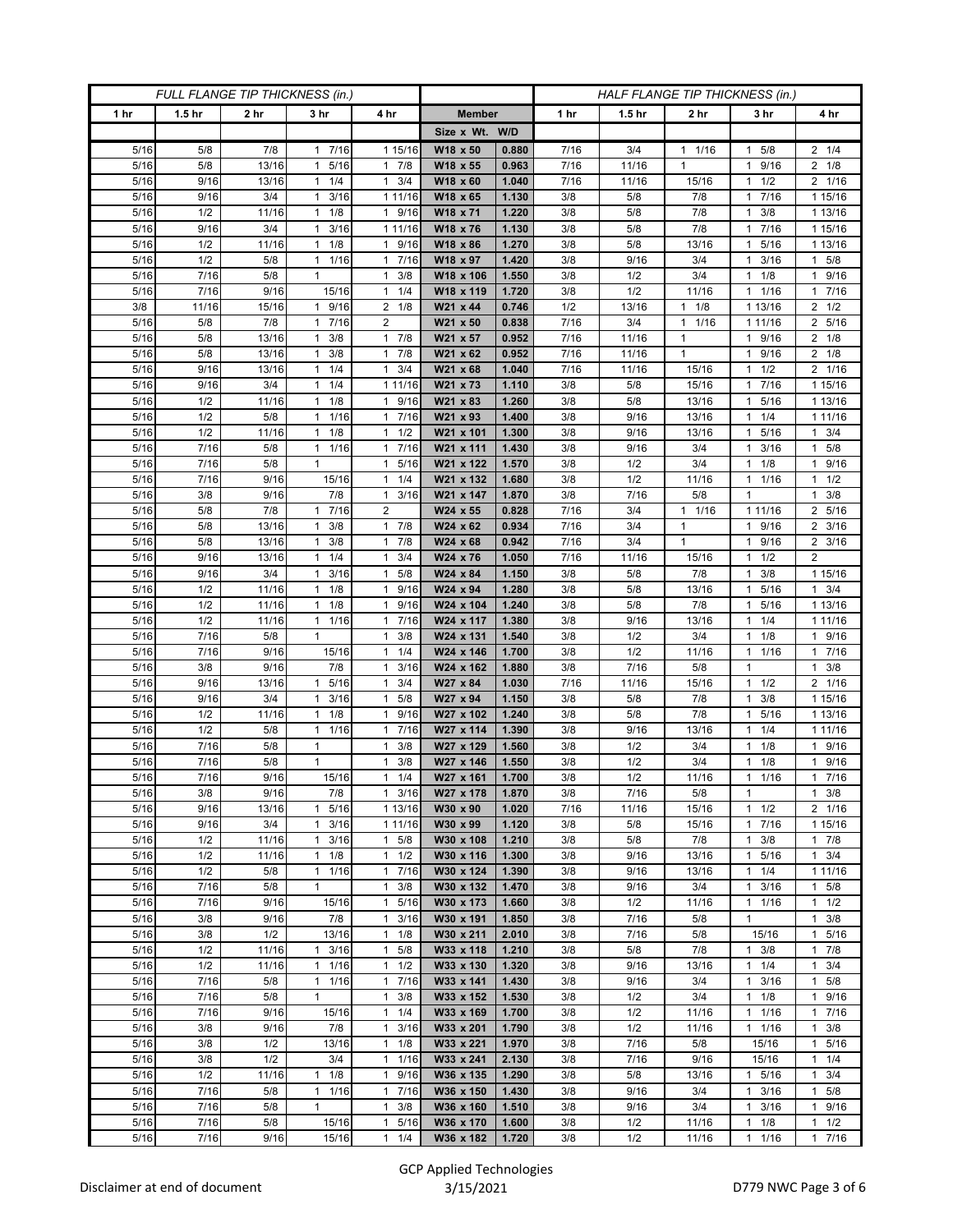| FULL FLANGE TIP THICKNESS (in.) |                   |                                 |                                  |                                    |                        | HALF FLANGE TIP THICKNESS (in.) |              |                      |                                              |                                   |                        |
|---------------------------------|-------------------|---------------------------------|----------------------------------|------------------------------------|------------------------|---------------------------------|--------------|----------------------|----------------------------------------------|-----------------------------------|------------------------|
| 1 hr                            | 1.5 <sub>hr</sub> | 2 <sub>hr</sub>                 | 3 <sub>hr</sub>                  | 4 hr                               | <b>Member</b>          |                                 | 1 hr         | 1.5 <sub>hr</sub>    | 2 <sub>hr</sub>                              | 3 <sub>hr</sub>                   | 4 hr                   |
|                                 |                   |                                 |                                  |                                    | Size x Wt. W/D         |                                 |              |                      |                                              |                                   |                        |
| 5/16                            | 3/8               | 9/16                            | 7/8                              | 3/16<br>$\mathbf{1}$               | W36 x 194              | 1.810                           | 3/8          | 1/2                  | 11/16                                        | 1                                 | $1 \t3/8$              |
| 5/16                            | 3/8               | 1/2                             | 13/16                            | 1/8<br>$\mathbf{1}$                | W36 x 210              | 1.960                           | 3/8          | 7/16                 | 5/8                                          | 15/16                             | 5/16<br>$\mathbf{1}$   |
| 5/16                            | 3/8               | 1/2                             | 13/16                            | $1 \t1/8$                          | W36 x 230              | 1.950                           | 3/8          | 7/16                 | 5/8                                          | $\mathbf{1}$                      | 1 5/16                 |
| 5/16                            | 3/8               | 1/2                             | 13/16                            | 1/16<br>$\mathbf{1}$               | W36 x 245              | 2.080                           | 3/8          | 7/16                 | 5/8                                          | 15/16                             | $1 \t1/4$              |
| 5/16                            | 3/8               | 7/16                            | 11/16                            | $\mathbf{1}$                       | W36 x 256              | 2.370                           | 3/8          | 3/8                  | 9/16                                         | 13/16                             | $1 \t1/8$              |
| 5/16                            | 3/8               | 1/2                             | 3/4                              | 11/16                              | W36 x 260              | 2.180                           | 3/8          | 7/16                 | 9/16                                         | 7/8                               | 3/16<br>$\mathbf{1}$   |
| 5/16                            | 3/8<br>3/8        | 7/16<br>7/16                    | 3/4<br>11/16                     | $\mathbf{1}$<br>15/16              | W36 x 280<br>W36 x 300 | 2.350                           | 3/8<br>3/8   | 3/8<br>3/8           | 9/16<br>1/2                                  | 13/16<br>13/16                    | $1 \t1/8$<br>11/16     |
| 5/16<br>1/2                     | 15/16             | 5/16                            | $2 \t1/8$                        | 2 15/16                            | Other                  | 2.500<br>0.370                  | 11/16        | $1 \t1/8$            | 9/16<br>$\mathbf{1}$                         | $2 \frac{1}{2}$                   | $3 \t 7/16$            |
| 1/2                             | 15/16             | 5/16<br>$\mathbf{1}$            | $2 \t1/8$                        | 2 15/16                            | Other                  | 0.380                           | 11/16        | 1/8<br>$\mathbf{1}$  | 9/16<br>$\mathbf{1}$                         | $2 \frac{1}{2}$                   | $3 \frac{3}{8}$        |
| 1/2                             | 15/16             | 5/16<br>$\mathbf{1}$            | 2 1/16                           | 2 7/8                              | Other                  | 0.390                           | 11/16        | $1 \t1/8$            | 9/16<br>1                                    | 2 7/16                            | $3 \frac{3}{8}$        |
| 1/2                             | 15/16             | 1/4<br>1                        | 2 1/16                           | 2 7/8                              | Other                  | 0.400                           | $5/8$        | 1/8<br>1             | 9/16<br>1                                    | 2 7/16                            | 3 5/16                 |
| 1/2                             | 15/16             | 1/4<br>1                        | 2 1/16                           | 2 13/16                            | Other                  | 0.410                           | $5/8$        | 1/16<br>1            | 1/2<br>$\mathbf{1}$                          | 3/8<br>2                          | $3 \t1/4$              |
| 7/16                            | 7/8               | 1/4<br>$\mathbf{1}$             | $\overline{2}$                   | 2 13/16                            | Other                  | 0.420                           | 5/8          | 11/16                | 1/2<br>1                                     | $2 \frac{3}{8}$                   | $3 \t1/4$              |
| 7/16                            | 7/8               | 1/4<br>1                        | $\overline{2}$                   | 2 13/16                            | Other                  | 0.430                           | 5/8          | 1/16<br>$\mathbf{1}$ | 1/2<br>$\mathbf{1}$                          | $\overline{2}$<br>3/8             | $3 \frac{3}{16}$       |
| 7/16                            | 7/8               | 1/4<br>$\mathbf{1}$             | $\overline{2}$                   | $2 \frac{3}{4}$                    | Other                  | 0.440                           | 5/8          | 1/16<br>$\mathbf{1}$ | 1/2<br>$\mathbf{1}$                          | 5/16<br>$\overline{2}$            | $3 \frac{3}{16}$       |
| 7/16                            | 7/8               | 3/16<br>$\mathbf{1}$            | $\overline{2}$                   | $2 \frac{3}{4}$                    | Other                  | 0.450                           | 5/8          | 11/16                | $7/16$<br>$\mathbf{1}$                       | 5/16<br>2                         | $3 \frac{3}{16}$       |
| 7/16                            | 7/8               | 3/16<br>$\mathbf{1}$            | 1 15/16                          | 2 11/16                            | Other                  | 0.460                           | 5/8          | $1 \t1/16$           | 7/16<br>1                                    | 2 5/16                            | $3 \t1/8$              |
| 7/16                            | 7/8               | 3/16<br>1                       | 1 15/16                          | 2 11/16                            | Other                  | 0.470                           | 5/8          | 1                    | 7/16<br>1                                    | $2 \t1/4$                         | $3 \t1/8$              |
| 7/16                            | 7/8               | 3/16<br>1                       | 1 15/16                          | 2 11/16                            | Other                  | 0.480                           | 5/8          | $\mathbf{1}$         | $7/16$<br>1                                  | 1/4<br>2                          | 3 1/16                 |
| 7/16                            | 7/8               | 3/16<br>1                       | $1 \t7/8$                        | 2 5/8                              | Other                  | 0.490                           | $5/8$        | $\mathbf{1}$         | 7/16<br>$\mathbf{1}$                         | $2 \t1/4$                         | $3 \t1/16$             |
| 7/16                            | 13/16             | 3/16<br>$\mathbf{1}$            | $1 \t7/8$                        | 2 5/8                              | Other                  | 0.500                           | 5/8          | 1                    | 3/8<br>1                                     | $2 \frac{3}{16}$                  | 3                      |
| 7/16                            | 13/16             | 1/8<br>1                        | 7/8<br>$\mathbf{1}$              | 2 9/16                             | Other                  | 0.510                           | 9/16         | 1                    | 3/8<br>1                                     | 3/16<br>2                         | 3                      |
| 7/16                            | 13/16             | 1/8<br>1                        | 17/8                             | 2 9/16                             | Other                  | 0.520                           | 9/16         | $\mathbf{1}$         | 3/8<br>$\mathbf{1}$                          | $2 \frac{3}{16}$                  | 2 15/16                |
| 7/16                            | 13/16             | $1 \t1/8$                       | 1 13/16                          | 2 9/16                             | Other                  | 0.530                           | 9/16         | 1                    | 3/8<br>1                                     | $2 \t1/8$                         | 2 15/16                |
| 7/16<br>7/16                    | 13/16<br>13/16    | 1/8<br>1<br>1/8<br>$\mathbf{1}$ | 1 13/16<br>1 13/16               | $2 \frac{1}{2}$<br>$2 \frac{1}{2}$ | Other<br>Other         | 0.540<br>0.550                  | 9/16<br>9/16 | 15/16<br>15/16       | 3/8<br>1<br>5/16<br>$\mathbf{1}$             | 2<br>1/8<br>$2 \t1/8$             | 2 15/16<br>$2 \t 7/8$  |
| 7/16                            | 13/16             | 1/8<br>$\mathbf{1}$             | 1 13/16                          | $2 \frac{1}{2}$                    | Other                  | 0.560                           | 9/16         | 15/16                | 5/16<br>$\mathbf{1}$                         | $2 \t1/8$                         | $2 \t 7/8$             |
| 7/16                            | 13/16             | 1/16<br>1                       | $1 \t3/4$                        | 2 7/16                             | Other                  | 0.570                           | 9/16         | 15/16                | 5/16<br>$\mathbf{1}$                         | 1/16<br>2                         | 2 13/16                |
| 7/16                            | 13/16             | 1/16<br>1                       | $1 \t3/4$                        | 2 7/16                             | Other                  | 0.580                           | 9/16         | 15/16                | 5/16<br>$\mathbf{1}$                         | 2 1/16                            | 2 13/16                |
| 3/8                             | 3/4               | 1/16<br>$\mathbf{1}$            | $\mathbf{1}$<br>3/4              | 2 7/16                             | Other                  | 0.590                           | 9/16         | 15/16                | 5/16<br>$\mathbf{1}$                         | 2 1/16                            | 2 13/16                |
| 3/8                             | 3/4               | 1/16<br>$\mathbf{1}$            | $1 \t3/4$                        | $2 \frac{3}{8}$                    | Other                  | 0.600                           | 9/16         | 15/16                | 5/16<br>1                                    | 2                                 | $2 \frac{3}{4}$        |
| 3/8                             | 3/4               | 1/16<br>$\mathbf{1}$            | 1 11/16                          | $2 \frac{3}{8}$                    | Other                  | 0.610                           | 9/16         | 15/16                | 1/4<br>$\mathbf{1}$                          | $\overline{2}$                    | $2 \t3/4$              |
| 3/8                             | 3/4               | 1<br>1/16                       | 1 11/16                          | $2 \frac{3}{8}$                    | Other                  | 0.620                           | 9/16         | 7/8                  | 1/4<br>$\mathbf{1}$                          | 2                                 | $2 \frac{3}{4}$        |
| 3/8                             | 3/4               | 1/16<br>1                       | 1 11/16                          | 2 5/16                             | Other                  | 0.630                           | 9/16         | 7/8                  | 1/4<br>$\mathbf{1}$                          | $\overline{2}$                    | 2 11/16                |
| 3/8                             | 3/4               | 1/16<br>$\mathbf{1}$            | 1 11/16                          | 2 5/16                             | Other                  | 0.640                           | 9/16         | 7/8                  | 1/4<br>$\mathbf{1}$                          | 1 15/16                           | 2 11/16                |
| 3/8                             | 3/4               | 1                               | 1 11/16                          | 2 5/16                             | Other                  | 0.650                           | 1/2          | 7/8                  | 1/4<br>$\mathbf{1}$                          | 1 15/16                           | 2 11/16                |
| 3/8                             | 3/4               | 1                               | 5/8<br>$\mathbf{1}$              | 2 5/16                             | Other                  | 0.660                           | 1/2          | 7/8                  | 1/4<br>$\mathbf{1}$                          | 1 15/16                           | 2 5/8                  |
| 3/8                             | 3/4               | $\mathbf{1}$                    | $1 \t5/8$                        | $2 \t1/4$                          | Other                  | 0.670                           | 1/2          | 7/8                  | 3/16<br>1                                    | 1 15/16                           | 2 5/8                  |
| 3/8                             | 3/4               | 1                               | 5/8<br>1                         | $2 \t1/4$<br>$2 \t1/4$             | Other                  | 0.680                           | 1/2          | 7/8                  | 3/16<br>1                                    | $1 \t7/8$                         | 2 5/8                  |
| 3/8<br>3/8                      | 11/16<br>11/16    | 1<br>$\mathbf{1}$               | 5/8<br>$\mathbf{1}$<br>$1 \t5/8$ | $2 \frac{3}{16}$                   | Other<br>Other         | 0.690<br>0.700                  | 1/2<br>1/2   | 7/8<br>7/8           | 3/16<br>$\mathbf{1}$<br>3/16<br>$\mathbf{1}$ | $1 \t7/8$<br>$1 \t7/8$            | 2 9/16<br>2 9/16       |
| 3/8                             | 11/16             | $\mathbf{1}$                    | 1 9/16                           | $2 \frac{3}{16}$                   | Other                  | 0.710                           | 1/2          | 13/16                | $\mathbf{1}$<br>3/16                         | $1 \t7/8$                         | 2 9/16                 |
| 3/8                             | 11/16             | $\mathbf{1}$                    | 1 9/16                           | $2 \frac{3}{16}$                   | Other                  | 0.720                           | 1/2          | 13/16                | 3/16<br>1                                    | 17/8                              | $2 \frac{1}{2}$        |
| 3/8                             | 11/16             | 15/16                           | 9/16<br>$\mathbf{1}$             | $2 \frac{3}{16}$                   | Other                  | 0.730                           | 1/2          | 13/16                | 3/16<br>$\mathbf{1}$                         | 1 13/16                           | $2 \frac{1}{2}$        |
| 3/8                             | 11/16             | 15/16                           | 9/16<br>$\mathbf{1}$             | $2 \t1/8$                          | Other                  | 0.740                           | 1/2          | 13/16                | 3/16<br>$\mathbf{1}$                         | 1 13/16                           | $2 \frac{1}{2}$        |
| 3/8                             | 11/16             | 15/16                           | 1 9/16                           | $2 \t1/8$                          | Other                  | 0.750                           | 1/2          | 13/16                | 1/8<br>1                                     | 1 13/16                           | 2 7/16                 |
| 3/8                             | 11/16             | 15/16                           | 1/2<br>$\mathbf{1}$              | $2 \t1/8$                          | Other                  | 0.760                           | 1/2          | 13/16                | 1/8<br>$\mathbf{1}$                          | 1 13/16                           | 2 7/16                 |
| 3/8                             | 11/16             | 15/16                           | $1 \t1/2$                        | $2 \t1/8$                          | Other                  | 0.770                           | 1/2          | 13/16                | $\mathbf{1}$<br>1/8                          | $1 \t3/4$                         | 2 7/16                 |
| 3/8                             | 11/16             | 15/16                           | $1 \t1/2$                        | 2 1/16                             | Other                  | 0.780                           | 1/2          | 13/16                | 1/8<br>1                                     | $1 \t3/4$                         | 2 7/16                 |
| 3/8                             | 11/16             | 15/16                           | 1/2<br>$\mathbf{1}$              | 2 1/16                             | Other                  | 0.790                           | 1/2          | 13/16                | 1/8<br>$\mathbf{1}$                          | 3/4<br>1                          | $2 \frac{3}{8}$        |
| 3/8                             | 11/16             | 15/16                           | $1 \t1/2$                        | 2 1/16                             | Other                  | 0.800                           | 1/2          | 13/16                | $\mathbf{1}$<br>1/8                          | 3/4<br>$\mathbf{1}$               | $2 \frac{3}{8}$        |
| 3/8                             | 11/16             | 15/16                           | $1 \t1/2$                        | 2 1/16                             | Other                  | 0.810                           | 1/2          | 13/16                | 1/8<br>$\mathbf{1}$                          | $1 \t3/4$                         | $2 \frac{3}{8}$        |
| 5/16                            | 5/8               | 7/8                             | 1 7/16                           | $\overline{2}$                     | Other                  | 0.820                           | 7/16         | 3/4                  | 1/16<br>$\mathbf{1}$                         | 1 11/16                           | 2 5/16                 |
| 5/16                            | 5/8               | 7/8                             | 17/16                            | $\overline{2}$                     | Other                  | 0.830                           | 7/16         | 3/4                  | $\mathbf{1}$<br>1/16                         | 1 11/16                           | 2 5/16                 |
| 5/16                            | 5/8               | 7/8                             | 17/16                            | $\overline{2}$                     | Other                  | 0.840                           | 7/16         | 3/4                  | 1/16<br>$\mathbf{1}$                         | 1 11/16                           | 2 5/16                 |
| 5/16                            | 5/8               | 7/8                             | 17/16                            | $\overline{2}$                     | Other                  | 0.850                           | 7/16         | 3/4                  | 1/16<br>1                                    | 1 11/16                           | 2 5/16                 |
| 5/16                            | 5/8               | 7/8                             | 1 7/16                           | $\overline{2}$                     | Other                  | 0.860                           | 7/16         | 3/4                  | 1/16<br>$\mathbf{1}$                         | 1 1 1 / 1 6                       | $2 \t1/4$              |
| 5/16<br>5/16                    | 5/8               | 7/8<br>7/8                      | 17/16<br>1 7/16                  | 1 15/16<br>1 15/16                 | Other                  | 0.870<br>0.880                  | 7/16<br>7/16 | 3/4<br>3/4           | 1/16<br>$\mathbf{1}$<br>1/16<br>$\mathbf{1}$ | 1 1 1 / 16<br>5/8<br>$\mathbf{1}$ | $2 \t1/4$<br>$2 \t1/4$ |
| 5/16                            | 5/8<br>5/8        | 7/8                             | $1 \t3/8$                        | 1 15/16                            | Other<br>Other         | 0.890                           | 7/16         | 3/4                  | 1/16<br>$\mathbf{1}$                         | 5/8<br>$\mathbf{1}$               | $2 \t1/4$              |
| 5/16                            | 5/8               | 7/8                             | 3/8<br>$\mathbf{1}$              | 1 15/16                            | Other                  | 0.900                           | 7/16         | 3/4                  | $\mathbf{1}$<br>1/16                         | 5/8                               | $2 \t1/4$              |
| 5/16                            | 5/8               | 7/8                             | 3/8<br>$\mathbf{1}$              | 1 15/16                            | Other                  | 0.910                           | 7/16         | 3/4                  | 1                                            | 5/8<br>1                          | $2 \frac{3}{16}$       |
| 5/16                            | 5/8               | 7/8                             | $1 \t3/8$                        | $1 \t7/8$                          | Other                  | 0.920                           | 7/16         | 3/4                  | $\mathbf{1}$                                 | 5/8<br>$\mathbf{1}$               | $2 \frac{3}{16}$       |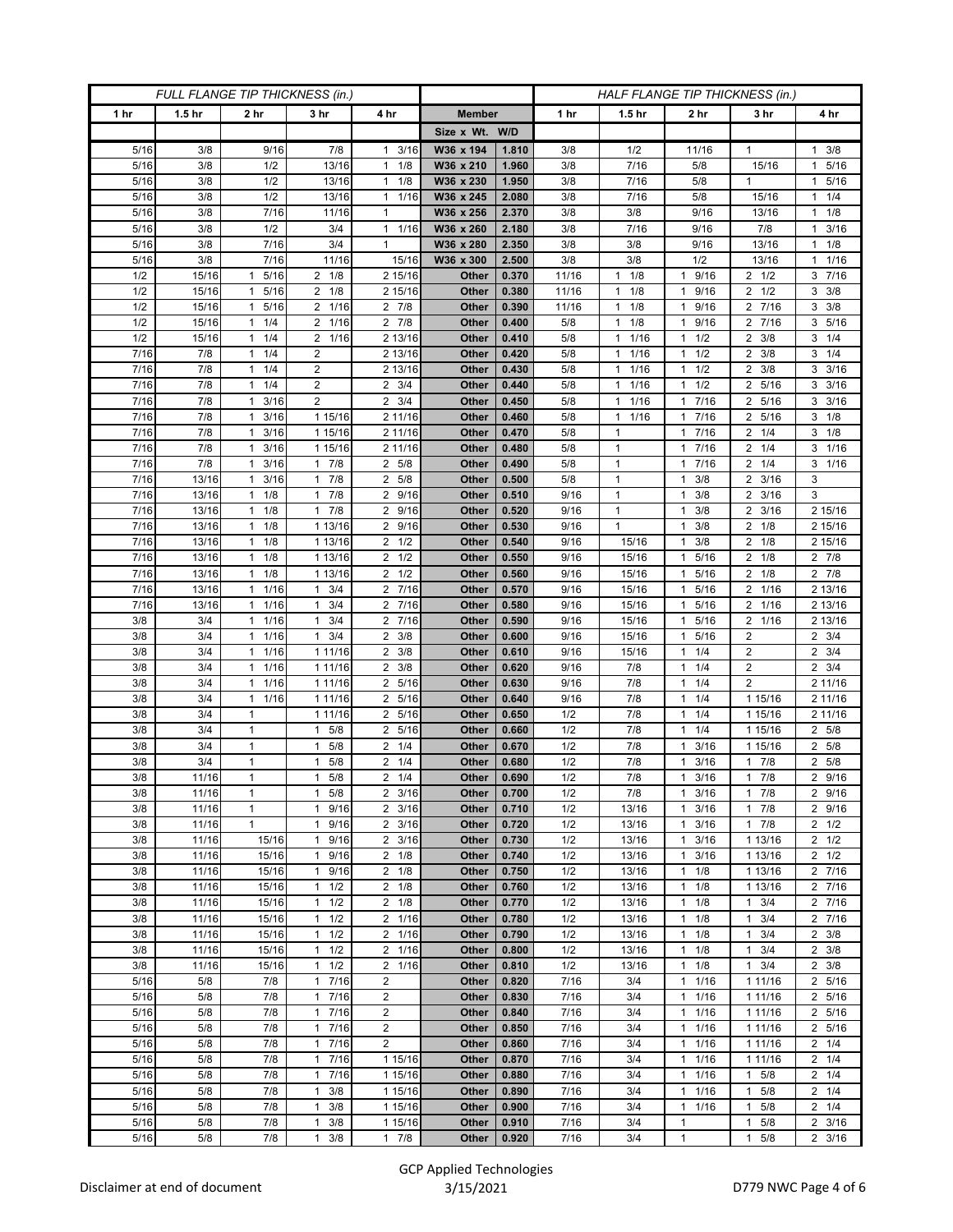| 1 hr<br>1.5 <sub>hr</sub><br>2 <sub>hr</sub><br>3 <sub>hr</sub><br>4 hr<br>1 hr<br>2 <sub>hr</sub><br>3 <sub>hr</sub><br><b>Member</b><br>1.5 <sub>hr</sub><br>4 hr<br>Size x Wt. W/D<br>17/8<br>5/16<br>13/16<br>$1 \t3/8$<br>0.930<br>7/16<br>3/4<br>5/8<br>$2 \frac{3}{16}$<br>5/8<br>Other<br>$\mathbf{1}$<br>1<br>5/16<br>17/8<br>$2 \frac{3}{16}$<br>13/16<br>3/8<br>Other<br>0.940<br>7/16<br>3/4<br>$\mathbf{1}$<br>9/16<br>5/8<br>$\mathbf{1}$<br>1<br>5/16<br>13/16<br>3/8<br>17/8<br>0.950<br>7/16<br>$\mathbf{1}$<br>9/16<br>$2 \t1/8$<br>5/8<br>$\mathbf{1}$<br>Other<br>11/16<br>1<br>17/8<br>5/16<br>5/16<br>7/16<br>$2 \t1/8$<br>5/8<br>13/16<br>Other<br>0.960<br>11/16<br>$\mathbf{1}$<br>9/16<br>1<br>1<br>$2 \t1/8$<br>5/16<br>5/8<br>5/16<br>1 13/16<br>0.970<br>7/16<br>$\mathbf{1}$<br>9/16<br>13/16<br>$\mathbf{1}$<br>Other<br>11/16<br>1<br>5/16<br>9/16<br>13/16<br>5/16<br>1 13/16<br>0.980<br>7/16<br>11/16<br>$\mathbf{1}$<br>9/16<br>$2 \t1/8$<br>$\mathbf{1}$<br>Other<br>1<br>5/16<br>5/16<br>1 13/16<br>7/16<br>11/16<br>9/16<br>$2 \t1/8$<br>9/16<br>13/16<br>Other<br>0.990<br>$\mathbf{1}$<br>$\mathbf{1}$<br>1<br>2 1/16<br>5/16<br>5/16<br>1 13/16<br>$\mathbf{1}$<br>1/2<br>9/16<br>13/16<br>Other<br>1.000<br>7/16<br>11/16<br>1<br>1<br>5/16<br>13/16<br>5/16<br>1 13/16<br>1.010<br>7/16<br>11/16<br>15/16<br>1/2<br>2 1/16<br>9/16<br>$\mathbf{1}$<br>Other<br>2 1/16<br>5/16<br>9/16<br>13/16<br>5/16<br>1 13/16<br>1.020<br>7/16<br>11/16<br>15/16<br>1/2<br>Other<br>$\mathbf{1}$<br>1<br>5/16<br>9/16<br>$1 \t3/4$<br>1/2<br>2 1/16<br>13/16<br>1 5/16<br>Other<br>1.030<br>7/16<br>11/16<br>15/16<br>1<br>3/4<br>1/2<br>2 1/16<br>5/16<br>9/16<br>13/16<br>1<br>1/4<br>$\mathbf{1}$<br>Other<br>1.040<br>7/16<br>11/16<br>15/16<br>5/16<br>13/16<br>1/4<br>3/4<br>15/16<br>1/2<br>$\overline{2}$<br>9/16<br>Other<br>1.050<br>7/16<br>11/16<br>$\mathbf{1}$<br>1<br>1<br>1/2<br>$\overline{2}$<br>5/16<br>9/16<br>3/4<br>$1 \t1/4$<br>3/4<br>Other<br>11/16<br>15/16<br>1.060<br>3/8<br>$\mathbf{1}$<br>1<br>$\overline{\mathbf{c}}$<br>5/16<br>1/4<br>3/4<br>1.070<br>3/8<br>7/16<br>9/16<br>3/4<br>1<br>Other<br>11/16<br>15/16<br>$\mathbf{1}$<br>$1 \t3/4$<br>$7/16$<br>$\boldsymbol{2}$<br>5/16<br>3/4<br>$1 \t1/4$<br>1.080<br>3/8<br>11/16<br>15/16<br>9/16<br>Other<br>1<br>$\overline{2}$<br>5/16<br>9/16<br>3/4<br>$1 \t1/4$<br>1 11/16<br>Other<br>1.090<br>3/8<br>15/16<br>7/16<br>11/16<br>$\mathbf{1}$<br>1 15/16<br>5/16<br>9/16<br>3/4<br>$1 \t1/4$<br>1 11/16<br>Other<br>1.100<br>3/8<br>11/16<br>15/16<br>7/16<br>1<br>3/4<br>$1 \t1/4$<br>1 11/16<br>1.110<br>7/16<br>1 15/16<br>5/16<br>9/16<br>Other<br>3/8<br>5/8<br>15/16<br>1<br>5/16<br>9/16<br>3/4<br>3/16<br>1 11/16<br>Other<br>1.120<br>3/8<br>5/8<br>15/16<br>7/16<br>1 15/16<br>$\mathbf{1}$<br>1<br>5/16<br>9/16<br>3/16<br>1 11/16<br>3/8<br>7/16<br>1 15/16<br>3/4<br>$\mathbf{1}$<br>Other<br>1.130<br>5/8<br>7/8<br>1<br>1 15/16<br>5/16<br>9/16<br>3/4<br>$1 \t3/16$<br>1 11/16<br>Other<br>1.140<br>3/8<br>5/8<br>7/8<br>1 7/16<br>1.150<br>3/8<br>7/8<br>5/16<br>9/16<br>3/4<br>3/16<br>$1 \t5/8$<br>Other<br>5/8<br>3/8<br>1 15/16<br>1<br>$1 \t7/8$<br>5/16<br>9/16<br>3/4<br>3/16<br>$1 \t5/8$<br>1.160<br>3/8<br>5/8<br>7/8<br>3/8<br>Other<br>$\mathbf{1}$<br>1<br>$1 \t5/8$<br>17/8<br>5/16<br>9/16<br>3/4<br>$1 \t3/16$<br>Other<br>1.170<br>3/8<br>5/8<br>7/8<br>3/8<br>1<br>3/16<br>5/8<br>1.180<br>3/8<br>7/8<br>3/8<br>17/8<br>5/16<br>1/2<br>3/4<br>Other<br>5/8<br>1<br>$\mathbf{1}$<br>17/8<br>3/4<br>7/8<br>3/8<br>5/16<br>1/2<br>3/16<br>5/8<br>Other<br>1.190<br>3/8<br>5/8<br>$\mathbf{1}$<br>$\mathbf{1}$<br>1<br>5/16<br>1/2<br>3/4<br>3/16<br>$1 \t5/8$<br>1.200<br>3/8<br>5/8<br>7/8<br>3/8<br>17/8<br>$\mathbf{1}$<br>Other<br>1<br>$1 \t7/8$<br>5/16<br>5/8<br>1/2<br>11/16<br>3/16<br>Other<br>1.210<br>3/8<br>5/8<br>7/8<br>3/8<br>1<br>$\mathbf{1}$<br>1<br>5/16<br>1/2<br>9/16<br>1.220<br>3/8<br>5/8<br>7/8<br>3/8<br>1 13/16<br>11/16<br>$\mathbf{1}$<br>1/8<br>$\mathbf{1}$<br>Other<br>1<br>5/16<br>1/2<br>11/16<br>$1 \t1/8$<br>1 9/16<br>1.230<br>3/8<br>5/8<br>7/8<br>5/16<br>1 13/16<br>Other<br>1<br>5/16<br>$1 \t1/8$<br>1 9/16<br>5/8<br>7/8<br>5/16<br>1/2<br>11/16<br>Other<br>1.240<br>3/8<br>1 13/16<br>1<br>5/16<br>$1 \t1/8$<br>9/16<br>1.250<br>3/8<br>5/8<br>7/8<br>5/16<br>1 13/16<br>1/2<br>11/16<br>Other<br>$\mathbf{1}$<br>1<br>5/16<br>1/2<br>11/16<br>$1 \t1/8$<br>1 9/16<br>1.260<br>3/8<br>13/16<br>5/16<br>1 13/16<br>Other<br>5/8<br>5/16<br>1/2<br>11/16<br>$1 \t1/8$<br>9/16<br>1.270<br>3/8<br>13/16<br>5/16<br>1 13/16<br>Other<br>5/8<br>$\mathbf{1}$<br>1<br>5/16<br>1/2<br>$1 \t1/8$<br>9/16<br>$1 \t3/4$<br>11/16<br>Other<br>1.280<br>3/8<br>5/8<br>13/16<br>5/16<br>$\mathbf{1}$<br>1<br>1/2<br>1/8<br>1.290<br>3/8<br>5/16<br>$1 \t3/4$<br>5/16<br>11/16<br>$\mathbf{1}$<br>$\mathbf{1}$<br>9/16<br>Other<br>5/8<br>13/16<br>5/16<br>11/16<br>1/8<br>1/2<br>1.300<br>13/16<br>5/16<br>3/4<br>1/2<br>Other<br>3/8<br>9/16<br>$\mathbf{1}$<br>$\mathbf{1}$<br>1<br>$1 \t3/4$<br>5/16<br>1/2<br>$1 \t1/8$<br>$1 \t1/2$<br>Other<br>1.310<br>9/16<br>13/16<br>5/16<br>11/16<br>3/8<br>1<br>5/16<br>1/2<br>1/16<br>$1 \t1/2$<br>1.320<br>3/8<br>$1 \t3/4$<br>11/16<br>1<br>Other<br>9/16<br>13/16<br>1/4<br>$5/16$<br>11/16<br>11/16<br>$1 \t1/2$<br>1.330<br>3/4<br>1/2<br>Other<br>3/8<br>9/16<br>13/16<br>1/4<br>1<br>$\mathbf{1}$<br>5/16<br>1/2<br>11/16<br>$1 \t1/16$<br>$1 \t1/2$<br>Other<br>1.340<br>3/8<br>9/16<br>13/16<br>$1 \t1/4$<br>$1 \t3/4$<br>5/16<br>1/2<br>11/16<br>1<br>1/16<br>$1 \t1/2$<br>Other<br>1.350<br>3/8<br>9/16<br>13/16<br>1/4<br>1 11/16<br>$\mathbf{1}$<br>5/16<br>11/16<br>$1 \t1/16$<br>$1 \t1/2$<br>1.360<br>1/2<br>Other<br>3/8<br>9/16<br>13/16<br>1/4<br>1 11/16<br>1<br>5/16<br>1/2<br>11/16<br>1 1/16<br>$1 \t1/2$<br>Other<br>1.370<br>3/8<br>9/16<br>13/16<br>1/4<br>1 11/16<br>1<br>5/16<br>1/2<br>17/16<br>3/8<br>$\overline{13/16}$<br>11/16<br>1<br>1/16<br>Other<br>1.380<br>9/16<br>1/4<br>1 11/16<br>1<br>17/16<br>1.390<br>$1 \t1/4$<br>5/16<br>1/2<br>5/8<br>$1 \t1/16$<br>Other<br>3/8<br>9/16<br>13/16<br>1 11/16<br>1/2<br>5/8<br>1/16<br>7/16<br>5/16<br>$\mathbf{1}$<br>$\mathbf{1}$<br>Other<br>1.400<br>3/8<br>9/16<br>13/16<br>1/4<br>1 11/16<br>1<br>5/16<br>1/2<br>5/8<br>$1 \t1/16$<br>17/16<br>Other<br>1.410<br>3/8<br>9/16<br>13/16<br>1/4<br>1 11/16<br>$\mathbf{1}$<br>1 7/16<br>1 5/8<br>5/16<br>1/2<br>5/8<br>$1 \t1/16$<br>Other<br>1.420<br>3/8<br>9/16<br>3/4<br>3/16<br>1<br>7/16<br>5/8<br>1/16<br>17/16<br>1.430<br>3/4<br>5/8<br>5/16<br>Other<br>3/8<br>9/16<br>3/16<br>$\mathbf{1}$<br>$\mathbf{1}$<br>1<br>7/16<br>17/16<br>5/16<br>5/8<br>$\mathbf{1}$<br>Other<br>1.440<br>3/8<br>9/16<br>3/4<br>3/16<br>1 5/8<br>$\mathbf{1}$<br>5/16<br>7/16<br>5/8<br>$\mathbf{1}$<br>17/16<br>1.450<br>3/4<br>3/16<br>1 5/8<br>Other<br>3/8<br>9/16<br>1<br>7/16<br>5/8<br>7/16<br>5/16<br>$\mathbf{1}$<br>Other<br>1.460<br>3/8<br>9/16<br>3/4<br>3/16<br>5/8<br>$\mathbf{1}$<br>$\mathbf{1}$<br>1<br>$\mathbf{1}$<br>5/16<br>7/16<br>5/8<br>3/8<br>1.470<br>9/16<br>3/4<br>3/16<br>1 5/8<br>$\mathbf{1}$<br>Other<br>3/8<br>1<br>$\mathbf{1}$<br>5/16<br>7/16<br>5/8<br>1<br>3/8<br>1.480<br>3/8<br>9/16<br>3/4<br>3/16<br>1 5/8<br>Other<br>1<br>5/16<br>7/16<br>5/8<br>3/8<br>$\mathbf{1}$<br>Other<br>1.490<br>3/8<br>9/16<br>3/4<br>3/16<br>$1 \t5/8$<br>$\mathbf{1}$<br>1<br>5/16<br>7/16<br>5/8<br>$\mathbf{1}$<br>3/8<br>9/16<br>3/4<br>3/16<br>1 5/8<br>Other<br>1.500<br>3/8<br>$\mathbf{1}$<br>1<br>5/16<br>7/16<br>5/8<br>$\mathbf{1}$<br>3/8<br>1.510<br>3/8<br>9/16<br>3/4<br>3/16<br>1 9/16<br>$\mathbf{1}$<br>Other<br>5/16<br>7/16<br>5/8<br>$\mathbf{1}$<br>3/8<br>1.520<br>3/4<br>3/16<br>1 9/16<br>Other<br>3/8<br>9/16<br>$\mathbf{1}$<br>1<br>7/16<br>5/8<br>$\mathbf{1}$<br>3/8<br>1.530<br>1 9/16<br>5/16<br>Other<br>3/8<br>1/2<br>3/4<br>1/8<br>$\mathbf{1}$<br>$\mathbf{1}$<br>$\mathbf{1}$<br>7/16<br>3/8<br>1.540<br>3/8<br>1/2<br>1/8<br>9/16<br>5/16<br>5/8<br>1<br>Other<br>3/4<br>$\mathbf{1}$<br>1<br>5/16<br>7/16<br>5/8<br>3/8<br>1.550<br>1/2<br>3/4<br>$\mathbf{1}$<br>Other<br>3/8<br>1/8<br>9/16<br>1<br>1<br>1<br>5/8<br>$\mathbf{1}$<br>$1 \t3/8$<br>1.560<br>3/4<br>1 9/16<br>7/16<br>Other<br>3/8 | FULL FLANGE TIP THICKNESS (in.) |  |  |  |  | HALF FLANGE TIP THICKNESS (in.) |  |  |     |           |  |
|---------------------------------------------------------------------------------------------------------------------------------------------------------------------------------------------------------------------------------------------------------------------------------------------------------------------------------------------------------------------------------------------------------------------------------------------------------------------------------------------------------------------------------------------------------------------------------------------------------------------------------------------------------------------------------------------------------------------------------------------------------------------------------------------------------------------------------------------------------------------------------------------------------------------------------------------------------------------------------------------------------------------------------------------------------------------------------------------------------------------------------------------------------------------------------------------------------------------------------------------------------------------------------------------------------------------------------------------------------------------------------------------------------------------------------------------------------------------------------------------------------------------------------------------------------------------------------------------------------------------------------------------------------------------------------------------------------------------------------------------------------------------------------------------------------------------------------------------------------------------------------------------------------------------------------------------------------------------------------------------------------------------------------------------------------------------------------------------------------------------------------------------------------------------------------------------------------------------------------------------------------------------------------------------------------------------------------------------------------------------------------------------------------------------------------------------------------------------------------------------------------------------------------------------------------------------------------------------------------------------------------------------------------------------------------------------------------------------------------------------------------------------------------------------------------------------------------------------------------------------------------------------------------------------------------------------------------------------------------------------------------------------------------------------------------------------------------------------------------------------------------------------------------------------------------------------------------------------------------------------------------------------------------------------------------------------------------------------------------------------------------------------------------------------------------------------------------------------------------------------------------------------------------------------------------------------------------------------------------------------------------------------------------------------------------------------------------------------------------------------------------------------------------------------------------------------------------------------------------------------------------------------------------------------------------------------------------------------------------------------------------------------------------------------------------------------------------------------------------------------------------------------------------------------------------------------------------------------------------------------------------------------------------------------------------------------------------------------------------------------------------------------------------------------------------------------------------------------------------------------------------------------------------------------------------------------------------------------------------------------------------------------------------------------------------------------------------------------------------------------------------------------------------------------------------------------------------------------------------------------------------------------------------------------------------------------------------------------------------------------------------------------------------------------------------------------------------------------------------------------------------------------------------------------------------------------------------------------------------------------------------------------------------------------------------------------------------------------------------------------------------------------------------------------------------------------------------------------------------------------------------------------------------------------------------------------------------------------------------------------------------------------------------------------------------------------------------------------------------------------------------------------------------------------------------------------------------------------------------------------------------------------------------------------------------------------------------------------------------------------------------------------------------------------------------------------------------------------------------------------------------------------------------------------------------------------------------------------------------------------------------------------------------------------------------------------------------------------------------------------------------------------------------------------------------------------------------------------------------------------------------------------------------------------------------------------------------------------------------------------------------------------------------------------------------------------------------------------------------------------------------------------------------------------------------------------------------------------------------------------------------------------------------------------------------------------------------------------------------------------------------------------------------------------------------------------------------------------------------------------------------------------------------------------------------------------------------------------------------------------------------------------------------------------------------------------------------------------------------------------------------------------------------------------------------------------------------------------------------------------------------------------------------------------------------------------------------------------------------------------------------------------------------------------------------------------------------------------------------------------------------------------------------------------------------------------------------------------------------------------------------------------------------------------------------------------------------------------------------------------------------------------------------------------------------------------------------------------------------------------------------------------------------------------------------------------------------------------------------------------------------------------------------------------------------------------------------|---------------------------------|--|--|--|--|---------------------------------|--|--|-----|-----------|--|
|                                                                                                                                                                                                                                                                                                                                                                                                                                                                                                                                                                                                                                                                                                                                                                                                                                                                                                                                                                                                                                                                                                                                                                                                                                                                                                                                                                                                                                                                                                                                                                                                                                                                                                                                                                                                                                                                                                                                                                                                                                                                                                                                                                                                                                                                                                                                                                                                                                                                                                                                                                                                                                                                                                                                                                                                                                                                                                                                                                                                                                                                                                                                                                                                                                                                                                                                                                                                                                                                                                                                                                                                                                                                                                                                                                                                                                                                                                                                                                                                                                                                                                                                                                                                                                                                                                                                                                                                                                                                                                                                                                                                                                                                                                                                                                                                                                                                                                                                                                                                                                                                                                                                                                                                                                                                                                                                                                                                                                                                                                                                                                                                                                                                                                                                                                                                                                                                                                                                                                                                                                                                                                                                                                                                                                                                                                                                                                                                                                                                                                                                                                                                                                                                                                                                                                                                                                                                                                                                                                                                                                                                                                                                                                                                                                                                                                                                                                                                                                                                                                                                                                                                                                                                                                                                                                                                                                                                                                                                                                                                                                                                                                                                                                                                                                                                                                                                 |                                 |  |  |  |  |                                 |  |  |     |           |  |
|                                                                                                                                                                                                                                                                                                                                                                                                                                                                                                                                                                                                                                                                                                                                                                                                                                                                                                                                                                                                                                                                                                                                                                                                                                                                                                                                                                                                                                                                                                                                                                                                                                                                                                                                                                                                                                                                                                                                                                                                                                                                                                                                                                                                                                                                                                                                                                                                                                                                                                                                                                                                                                                                                                                                                                                                                                                                                                                                                                                                                                                                                                                                                                                                                                                                                                                                                                                                                                                                                                                                                                                                                                                                                                                                                                                                                                                                                                                                                                                                                                                                                                                                                                                                                                                                                                                                                                                                                                                                                                                                                                                                                                                                                                                                                                                                                                                                                                                                                                                                                                                                                                                                                                                                                                                                                                                                                                                                                                                                                                                                                                                                                                                                                                                                                                                                                                                                                                                                                                                                                                                                                                                                                                                                                                                                                                                                                                                                                                                                                                                                                                                                                                                                                                                                                                                                                                                                                                                                                                                                                                                                                                                                                                                                                                                                                                                                                                                                                                                                                                                                                                                                                                                                                                                                                                                                                                                                                                                                                                                                                                                                                                                                                                                                                                                                                                                                 |                                 |  |  |  |  |                                 |  |  |     |           |  |
|                                                                                                                                                                                                                                                                                                                                                                                                                                                                                                                                                                                                                                                                                                                                                                                                                                                                                                                                                                                                                                                                                                                                                                                                                                                                                                                                                                                                                                                                                                                                                                                                                                                                                                                                                                                                                                                                                                                                                                                                                                                                                                                                                                                                                                                                                                                                                                                                                                                                                                                                                                                                                                                                                                                                                                                                                                                                                                                                                                                                                                                                                                                                                                                                                                                                                                                                                                                                                                                                                                                                                                                                                                                                                                                                                                                                                                                                                                                                                                                                                                                                                                                                                                                                                                                                                                                                                                                                                                                                                                                                                                                                                                                                                                                                                                                                                                                                                                                                                                                                                                                                                                                                                                                                                                                                                                                                                                                                                                                                                                                                                                                                                                                                                                                                                                                                                                                                                                                                                                                                                                                                                                                                                                                                                                                                                                                                                                                                                                                                                                                                                                                                                                                                                                                                                                                                                                                                                                                                                                                                                                                                                                                                                                                                                                                                                                                                                                                                                                                                                                                                                                                                                                                                                                                                                                                                                                                                                                                                                                                                                                                                                                                                                                                                                                                                                                                                 |                                 |  |  |  |  |                                 |  |  |     |           |  |
|                                                                                                                                                                                                                                                                                                                                                                                                                                                                                                                                                                                                                                                                                                                                                                                                                                                                                                                                                                                                                                                                                                                                                                                                                                                                                                                                                                                                                                                                                                                                                                                                                                                                                                                                                                                                                                                                                                                                                                                                                                                                                                                                                                                                                                                                                                                                                                                                                                                                                                                                                                                                                                                                                                                                                                                                                                                                                                                                                                                                                                                                                                                                                                                                                                                                                                                                                                                                                                                                                                                                                                                                                                                                                                                                                                                                                                                                                                                                                                                                                                                                                                                                                                                                                                                                                                                                                                                                                                                                                                                                                                                                                                                                                                                                                                                                                                                                                                                                                                                                                                                                                                                                                                                                                                                                                                                                                                                                                                                                                                                                                                                                                                                                                                                                                                                                                                                                                                                                                                                                                                                                                                                                                                                                                                                                                                                                                                                                                                                                                                                                                                                                                                                                                                                                                                                                                                                                                                                                                                                                                                                                                                                                                                                                                                                                                                                                                                                                                                                                                                                                                                                                                                                                                                                                                                                                                                                                                                                                                                                                                                                                                                                                                                                                                                                                                                                                 |                                 |  |  |  |  |                                 |  |  |     |           |  |
|                                                                                                                                                                                                                                                                                                                                                                                                                                                                                                                                                                                                                                                                                                                                                                                                                                                                                                                                                                                                                                                                                                                                                                                                                                                                                                                                                                                                                                                                                                                                                                                                                                                                                                                                                                                                                                                                                                                                                                                                                                                                                                                                                                                                                                                                                                                                                                                                                                                                                                                                                                                                                                                                                                                                                                                                                                                                                                                                                                                                                                                                                                                                                                                                                                                                                                                                                                                                                                                                                                                                                                                                                                                                                                                                                                                                                                                                                                                                                                                                                                                                                                                                                                                                                                                                                                                                                                                                                                                                                                                                                                                                                                                                                                                                                                                                                                                                                                                                                                                                                                                                                                                                                                                                                                                                                                                                                                                                                                                                                                                                                                                                                                                                                                                                                                                                                                                                                                                                                                                                                                                                                                                                                                                                                                                                                                                                                                                                                                                                                                                                                                                                                                                                                                                                                                                                                                                                                                                                                                                                                                                                                                                                                                                                                                                                                                                                                                                                                                                                                                                                                                                                                                                                                                                                                                                                                                                                                                                                                                                                                                                                                                                                                                                                                                                                                                                                 |                                 |  |  |  |  |                                 |  |  |     |           |  |
|                                                                                                                                                                                                                                                                                                                                                                                                                                                                                                                                                                                                                                                                                                                                                                                                                                                                                                                                                                                                                                                                                                                                                                                                                                                                                                                                                                                                                                                                                                                                                                                                                                                                                                                                                                                                                                                                                                                                                                                                                                                                                                                                                                                                                                                                                                                                                                                                                                                                                                                                                                                                                                                                                                                                                                                                                                                                                                                                                                                                                                                                                                                                                                                                                                                                                                                                                                                                                                                                                                                                                                                                                                                                                                                                                                                                                                                                                                                                                                                                                                                                                                                                                                                                                                                                                                                                                                                                                                                                                                                                                                                                                                                                                                                                                                                                                                                                                                                                                                                                                                                                                                                                                                                                                                                                                                                                                                                                                                                                                                                                                                                                                                                                                                                                                                                                                                                                                                                                                                                                                                                                                                                                                                                                                                                                                                                                                                                                                                                                                                                                                                                                                                                                                                                                                                                                                                                                                                                                                                                                                                                                                                                                                                                                                                                                                                                                                                                                                                                                                                                                                                                                                                                                                                                                                                                                                                                                                                                                                                                                                                                                                                                                                                                                                                                                                                                                 |                                 |  |  |  |  |                                 |  |  |     |           |  |
|                                                                                                                                                                                                                                                                                                                                                                                                                                                                                                                                                                                                                                                                                                                                                                                                                                                                                                                                                                                                                                                                                                                                                                                                                                                                                                                                                                                                                                                                                                                                                                                                                                                                                                                                                                                                                                                                                                                                                                                                                                                                                                                                                                                                                                                                                                                                                                                                                                                                                                                                                                                                                                                                                                                                                                                                                                                                                                                                                                                                                                                                                                                                                                                                                                                                                                                                                                                                                                                                                                                                                                                                                                                                                                                                                                                                                                                                                                                                                                                                                                                                                                                                                                                                                                                                                                                                                                                                                                                                                                                                                                                                                                                                                                                                                                                                                                                                                                                                                                                                                                                                                                                                                                                                                                                                                                                                                                                                                                                                                                                                                                                                                                                                                                                                                                                                                                                                                                                                                                                                                                                                                                                                                                                                                                                                                                                                                                                                                                                                                                                                                                                                                                                                                                                                                                                                                                                                                                                                                                                                                                                                                                                                                                                                                                                                                                                                                                                                                                                                                                                                                                                                                                                                                                                                                                                                                                                                                                                                                                                                                                                                                                                                                                                                                                                                                                                                 |                                 |  |  |  |  |                                 |  |  |     |           |  |
|                                                                                                                                                                                                                                                                                                                                                                                                                                                                                                                                                                                                                                                                                                                                                                                                                                                                                                                                                                                                                                                                                                                                                                                                                                                                                                                                                                                                                                                                                                                                                                                                                                                                                                                                                                                                                                                                                                                                                                                                                                                                                                                                                                                                                                                                                                                                                                                                                                                                                                                                                                                                                                                                                                                                                                                                                                                                                                                                                                                                                                                                                                                                                                                                                                                                                                                                                                                                                                                                                                                                                                                                                                                                                                                                                                                                                                                                                                                                                                                                                                                                                                                                                                                                                                                                                                                                                                                                                                                                                                                                                                                                                                                                                                                                                                                                                                                                                                                                                                                                                                                                                                                                                                                                                                                                                                                                                                                                                                                                                                                                                                                                                                                                                                                                                                                                                                                                                                                                                                                                                                                                                                                                                                                                                                                                                                                                                                                                                                                                                                                                                                                                                                                                                                                                                                                                                                                                                                                                                                                                                                                                                                                                                                                                                                                                                                                                                                                                                                                                                                                                                                                                                                                                                                                                                                                                                                                                                                                                                                                                                                                                                                                                                                                                                                                                                                                                 |                                 |  |  |  |  |                                 |  |  |     |           |  |
|                                                                                                                                                                                                                                                                                                                                                                                                                                                                                                                                                                                                                                                                                                                                                                                                                                                                                                                                                                                                                                                                                                                                                                                                                                                                                                                                                                                                                                                                                                                                                                                                                                                                                                                                                                                                                                                                                                                                                                                                                                                                                                                                                                                                                                                                                                                                                                                                                                                                                                                                                                                                                                                                                                                                                                                                                                                                                                                                                                                                                                                                                                                                                                                                                                                                                                                                                                                                                                                                                                                                                                                                                                                                                                                                                                                                                                                                                                                                                                                                                                                                                                                                                                                                                                                                                                                                                                                                                                                                                                                                                                                                                                                                                                                                                                                                                                                                                                                                                                                                                                                                                                                                                                                                                                                                                                                                                                                                                                                                                                                                                                                                                                                                                                                                                                                                                                                                                                                                                                                                                                                                                                                                                                                                                                                                                                                                                                                                                                                                                                                                                                                                                                                                                                                                                                                                                                                                                                                                                                                                                                                                                                                                                                                                                                                                                                                                                                                                                                                                                                                                                                                                                                                                                                                                                                                                                                                                                                                                                                                                                                                                                                                                                                                                                                                                                                                                 |                                 |  |  |  |  |                                 |  |  |     |           |  |
|                                                                                                                                                                                                                                                                                                                                                                                                                                                                                                                                                                                                                                                                                                                                                                                                                                                                                                                                                                                                                                                                                                                                                                                                                                                                                                                                                                                                                                                                                                                                                                                                                                                                                                                                                                                                                                                                                                                                                                                                                                                                                                                                                                                                                                                                                                                                                                                                                                                                                                                                                                                                                                                                                                                                                                                                                                                                                                                                                                                                                                                                                                                                                                                                                                                                                                                                                                                                                                                                                                                                                                                                                                                                                                                                                                                                                                                                                                                                                                                                                                                                                                                                                                                                                                                                                                                                                                                                                                                                                                                                                                                                                                                                                                                                                                                                                                                                                                                                                                                                                                                                                                                                                                                                                                                                                                                                                                                                                                                                                                                                                                                                                                                                                                                                                                                                                                                                                                                                                                                                                                                                                                                                                                                                                                                                                                                                                                                                                                                                                                                                                                                                                                                                                                                                                                                                                                                                                                                                                                                                                                                                                                                                                                                                                                                                                                                                                                                                                                                                                                                                                                                                                                                                                                                                                                                                                                                                                                                                                                                                                                                                                                                                                                                                                                                                                                                                 |                                 |  |  |  |  |                                 |  |  |     |           |  |
|                                                                                                                                                                                                                                                                                                                                                                                                                                                                                                                                                                                                                                                                                                                                                                                                                                                                                                                                                                                                                                                                                                                                                                                                                                                                                                                                                                                                                                                                                                                                                                                                                                                                                                                                                                                                                                                                                                                                                                                                                                                                                                                                                                                                                                                                                                                                                                                                                                                                                                                                                                                                                                                                                                                                                                                                                                                                                                                                                                                                                                                                                                                                                                                                                                                                                                                                                                                                                                                                                                                                                                                                                                                                                                                                                                                                                                                                                                                                                                                                                                                                                                                                                                                                                                                                                                                                                                                                                                                                                                                                                                                                                                                                                                                                                                                                                                                                                                                                                                                                                                                                                                                                                                                                                                                                                                                                                                                                                                                                                                                                                                                                                                                                                                                                                                                                                                                                                                                                                                                                                                                                                                                                                                                                                                                                                                                                                                                                                                                                                                                                                                                                                                                                                                                                                                                                                                                                                                                                                                                                                                                                                                                                                                                                                                                                                                                                                                                                                                                                                                                                                                                                                                                                                                                                                                                                                                                                                                                                                                                                                                                                                                                                                                                                                                                                                                                                 |                                 |  |  |  |  |                                 |  |  |     |           |  |
|                                                                                                                                                                                                                                                                                                                                                                                                                                                                                                                                                                                                                                                                                                                                                                                                                                                                                                                                                                                                                                                                                                                                                                                                                                                                                                                                                                                                                                                                                                                                                                                                                                                                                                                                                                                                                                                                                                                                                                                                                                                                                                                                                                                                                                                                                                                                                                                                                                                                                                                                                                                                                                                                                                                                                                                                                                                                                                                                                                                                                                                                                                                                                                                                                                                                                                                                                                                                                                                                                                                                                                                                                                                                                                                                                                                                                                                                                                                                                                                                                                                                                                                                                                                                                                                                                                                                                                                                                                                                                                                                                                                                                                                                                                                                                                                                                                                                                                                                                                                                                                                                                                                                                                                                                                                                                                                                                                                                                                                                                                                                                                                                                                                                                                                                                                                                                                                                                                                                                                                                                                                                                                                                                                                                                                                                                                                                                                                                                                                                                                                                                                                                                                                                                                                                                                                                                                                                                                                                                                                                                                                                                                                                                                                                                                                                                                                                                                                                                                                                                                                                                                                                                                                                                                                                                                                                                                                                                                                                                                                                                                                                                                                                                                                                                                                                                                                                 |                                 |  |  |  |  |                                 |  |  |     |           |  |
|                                                                                                                                                                                                                                                                                                                                                                                                                                                                                                                                                                                                                                                                                                                                                                                                                                                                                                                                                                                                                                                                                                                                                                                                                                                                                                                                                                                                                                                                                                                                                                                                                                                                                                                                                                                                                                                                                                                                                                                                                                                                                                                                                                                                                                                                                                                                                                                                                                                                                                                                                                                                                                                                                                                                                                                                                                                                                                                                                                                                                                                                                                                                                                                                                                                                                                                                                                                                                                                                                                                                                                                                                                                                                                                                                                                                                                                                                                                                                                                                                                                                                                                                                                                                                                                                                                                                                                                                                                                                                                                                                                                                                                                                                                                                                                                                                                                                                                                                                                                                                                                                                                                                                                                                                                                                                                                                                                                                                                                                                                                                                                                                                                                                                                                                                                                                                                                                                                                                                                                                                                                                                                                                                                                                                                                                                                                                                                                                                                                                                                                                                                                                                                                                                                                                                                                                                                                                                                                                                                                                                                                                                                                                                                                                                                                                                                                                                                                                                                                                                                                                                                                                                                                                                                                                                                                                                                                                                                                                                                                                                                                                                                                                                                                                                                                                                                                                 |                                 |  |  |  |  |                                 |  |  |     |           |  |
|                                                                                                                                                                                                                                                                                                                                                                                                                                                                                                                                                                                                                                                                                                                                                                                                                                                                                                                                                                                                                                                                                                                                                                                                                                                                                                                                                                                                                                                                                                                                                                                                                                                                                                                                                                                                                                                                                                                                                                                                                                                                                                                                                                                                                                                                                                                                                                                                                                                                                                                                                                                                                                                                                                                                                                                                                                                                                                                                                                                                                                                                                                                                                                                                                                                                                                                                                                                                                                                                                                                                                                                                                                                                                                                                                                                                                                                                                                                                                                                                                                                                                                                                                                                                                                                                                                                                                                                                                                                                                                                                                                                                                                                                                                                                                                                                                                                                                                                                                                                                                                                                                                                                                                                                                                                                                                                                                                                                                                                                                                                                                                                                                                                                                                                                                                                                                                                                                                                                                                                                                                                                                                                                                                                                                                                                                                                                                                                                                                                                                                                                                                                                                                                                                                                                                                                                                                                                                                                                                                                                                                                                                                                                                                                                                                                                                                                                                                                                                                                                                                                                                                                                                                                                                                                                                                                                                                                                                                                                                                                                                                                                                                                                                                                                                                                                                                                                 |                                 |  |  |  |  |                                 |  |  |     |           |  |
|                                                                                                                                                                                                                                                                                                                                                                                                                                                                                                                                                                                                                                                                                                                                                                                                                                                                                                                                                                                                                                                                                                                                                                                                                                                                                                                                                                                                                                                                                                                                                                                                                                                                                                                                                                                                                                                                                                                                                                                                                                                                                                                                                                                                                                                                                                                                                                                                                                                                                                                                                                                                                                                                                                                                                                                                                                                                                                                                                                                                                                                                                                                                                                                                                                                                                                                                                                                                                                                                                                                                                                                                                                                                                                                                                                                                                                                                                                                                                                                                                                                                                                                                                                                                                                                                                                                                                                                                                                                                                                                                                                                                                                                                                                                                                                                                                                                                                                                                                                                                                                                                                                                                                                                                                                                                                                                                                                                                                                                                                                                                                                                                                                                                                                                                                                                                                                                                                                                                                                                                                                                                                                                                                                                                                                                                                                                                                                                                                                                                                                                                                                                                                                                                                                                                                                                                                                                                                                                                                                                                                                                                                                                                                                                                                                                                                                                                                                                                                                                                                                                                                                                                                                                                                                                                                                                                                                                                                                                                                                                                                                                                                                                                                                                                                                                                                                                                 |                                 |  |  |  |  |                                 |  |  |     |           |  |
|                                                                                                                                                                                                                                                                                                                                                                                                                                                                                                                                                                                                                                                                                                                                                                                                                                                                                                                                                                                                                                                                                                                                                                                                                                                                                                                                                                                                                                                                                                                                                                                                                                                                                                                                                                                                                                                                                                                                                                                                                                                                                                                                                                                                                                                                                                                                                                                                                                                                                                                                                                                                                                                                                                                                                                                                                                                                                                                                                                                                                                                                                                                                                                                                                                                                                                                                                                                                                                                                                                                                                                                                                                                                                                                                                                                                                                                                                                                                                                                                                                                                                                                                                                                                                                                                                                                                                                                                                                                                                                                                                                                                                                                                                                                                                                                                                                                                                                                                                                                                                                                                                                                                                                                                                                                                                                                                                                                                                                                                                                                                                                                                                                                                                                                                                                                                                                                                                                                                                                                                                                                                                                                                                                                                                                                                                                                                                                                                                                                                                                                                                                                                                                                                                                                                                                                                                                                                                                                                                                                                                                                                                                                                                                                                                                                                                                                                                                                                                                                                                                                                                                                                                                                                                                                                                                                                                                                                                                                                                                                                                                                                                                                                                                                                                                                                                                                                 |                                 |  |  |  |  |                                 |  |  |     |           |  |
|                                                                                                                                                                                                                                                                                                                                                                                                                                                                                                                                                                                                                                                                                                                                                                                                                                                                                                                                                                                                                                                                                                                                                                                                                                                                                                                                                                                                                                                                                                                                                                                                                                                                                                                                                                                                                                                                                                                                                                                                                                                                                                                                                                                                                                                                                                                                                                                                                                                                                                                                                                                                                                                                                                                                                                                                                                                                                                                                                                                                                                                                                                                                                                                                                                                                                                                                                                                                                                                                                                                                                                                                                                                                                                                                                                                                                                                                                                                                                                                                                                                                                                                                                                                                                                                                                                                                                                                                                                                                                                                                                                                                                                                                                                                                                                                                                                                                                                                                                                                                                                                                                                                                                                                                                                                                                                                                                                                                                                                                                                                                                                                                                                                                                                                                                                                                                                                                                                                                                                                                                                                                                                                                                                                                                                                                                                                                                                                                                                                                                                                                                                                                                                                                                                                                                                                                                                                                                                                                                                                                                                                                                                                                                                                                                                                                                                                                                                                                                                                                                                                                                                                                                                                                                                                                                                                                                                                                                                                                                                                                                                                                                                                                                                                                                                                                                                                                 |                                 |  |  |  |  |                                 |  |  |     |           |  |
|                                                                                                                                                                                                                                                                                                                                                                                                                                                                                                                                                                                                                                                                                                                                                                                                                                                                                                                                                                                                                                                                                                                                                                                                                                                                                                                                                                                                                                                                                                                                                                                                                                                                                                                                                                                                                                                                                                                                                                                                                                                                                                                                                                                                                                                                                                                                                                                                                                                                                                                                                                                                                                                                                                                                                                                                                                                                                                                                                                                                                                                                                                                                                                                                                                                                                                                                                                                                                                                                                                                                                                                                                                                                                                                                                                                                                                                                                                                                                                                                                                                                                                                                                                                                                                                                                                                                                                                                                                                                                                                                                                                                                                                                                                                                                                                                                                                                                                                                                                                                                                                                                                                                                                                                                                                                                                                                                                                                                                                                                                                                                                                                                                                                                                                                                                                                                                                                                                                                                                                                                                                                                                                                                                                                                                                                                                                                                                                                                                                                                                                                                                                                                                                                                                                                                                                                                                                                                                                                                                                                                                                                                                                                                                                                                                                                                                                                                                                                                                                                                                                                                                                                                                                                                                                                                                                                                                                                                                                                                                                                                                                                                                                                                                                                                                                                                                                                 |                                 |  |  |  |  |                                 |  |  |     |           |  |
|                                                                                                                                                                                                                                                                                                                                                                                                                                                                                                                                                                                                                                                                                                                                                                                                                                                                                                                                                                                                                                                                                                                                                                                                                                                                                                                                                                                                                                                                                                                                                                                                                                                                                                                                                                                                                                                                                                                                                                                                                                                                                                                                                                                                                                                                                                                                                                                                                                                                                                                                                                                                                                                                                                                                                                                                                                                                                                                                                                                                                                                                                                                                                                                                                                                                                                                                                                                                                                                                                                                                                                                                                                                                                                                                                                                                                                                                                                                                                                                                                                                                                                                                                                                                                                                                                                                                                                                                                                                                                                                                                                                                                                                                                                                                                                                                                                                                                                                                                                                                                                                                                                                                                                                                                                                                                                                                                                                                                                                                                                                                                                                                                                                                                                                                                                                                                                                                                                                                                                                                                                                                                                                                                                                                                                                                                                                                                                                                                                                                                                                                                                                                                                                                                                                                                                                                                                                                                                                                                                                                                                                                                                                                                                                                                                                                                                                                                                                                                                                                                                                                                                                                                                                                                                                                                                                                                                                                                                                                                                                                                                                                                                                                                                                                                                                                                                                                 |                                 |  |  |  |  |                                 |  |  |     |           |  |
|                                                                                                                                                                                                                                                                                                                                                                                                                                                                                                                                                                                                                                                                                                                                                                                                                                                                                                                                                                                                                                                                                                                                                                                                                                                                                                                                                                                                                                                                                                                                                                                                                                                                                                                                                                                                                                                                                                                                                                                                                                                                                                                                                                                                                                                                                                                                                                                                                                                                                                                                                                                                                                                                                                                                                                                                                                                                                                                                                                                                                                                                                                                                                                                                                                                                                                                                                                                                                                                                                                                                                                                                                                                                                                                                                                                                                                                                                                                                                                                                                                                                                                                                                                                                                                                                                                                                                                                                                                                                                                                                                                                                                                                                                                                                                                                                                                                                                                                                                                                                                                                                                                                                                                                                                                                                                                                                                                                                                                                                                                                                                                                                                                                                                                                                                                                                                                                                                                                                                                                                                                                                                                                                                                                                                                                                                                                                                                                                                                                                                                                                                                                                                                                                                                                                                                                                                                                                                                                                                                                                                                                                                                                                                                                                                                                                                                                                                                                                                                                                                                                                                                                                                                                                                                                                                                                                                                                                                                                                                                                                                                                                                                                                                                                                                                                                                                                                 |                                 |  |  |  |  |                                 |  |  |     |           |  |
|                                                                                                                                                                                                                                                                                                                                                                                                                                                                                                                                                                                                                                                                                                                                                                                                                                                                                                                                                                                                                                                                                                                                                                                                                                                                                                                                                                                                                                                                                                                                                                                                                                                                                                                                                                                                                                                                                                                                                                                                                                                                                                                                                                                                                                                                                                                                                                                                                                                                                                                                                                                                                                                                                                                                                                                                                                                                                                                                                                                                                                                                                                                                                                                                                                                                                                                                                                                                                                                                                                                                                                                                                                                                                                                                                                                                                                                                                                                                                                                                                                                                                                                                                                                                                                                                                                                                                                                                                                                                                                                                                                                                                                                                                                                                                                                                                                                                                                                                                                                                                                                                                                                                                                                                                                                                                                                                                                                                                                                                                                                                                                                                                                                                                                                                                                                                                                                                                                                                                                                                                                                                                                                                                                                                                                                                                                                                                                                                                                                                                                                                                                                                                                                                                                                                                                                                                                                                                                                                                                                                                                                                                                                                                                                                                                                                                                                                                                                                                                                                                                                                                                                                                                                                                                                                                                                                                                                                                                                                                                                                                                                                                                                                                                                                                                                                                                                                 |                                 |  |  |  |  |                                 |  |  |     |           |  |
|                                                                                                                                                                                                                                                                                                                                                                                                                                                                                                                                                                                                                                                                                                                                                                                                                                                                                                                                                                                                                                                                                                                                                                                                                                                                                                                                                                                                                                                                                                                                                                                                                                                                                                                                                                                                                                                                                                                                                                                                                                                                                                                                                                                                                                                                                                                                                                                                                                                                                                                                                                                                                                                                                                                                                                                                                                                                                                                                                                                                                                                                                                                                                                                                                                                                                                                                                                                                                                                                                                                                                                                                                                                                                                                                                                                                                                                                                                                                                                                                                                                                                                                                                                                                                                                                                                                                                                                                                                                                                                                                                                                                                                                                                                                                                                                                                                                                                                                                                                                                                                                                                                                                                                                                                                                                                                                                                                                                                                                                                                                                                                                                                                                                                                                                                                                                                                                                                                                                                                                                                                                                                                                                                                                                                                                                                                                                                                                                                                                                                                                                                                                                                                                                                                                                                                                                                                                                                                                                                                                                                                                                                                                                                                                                                                                                                                                                                                                                                                                                                                                                                                                                                                                                                                                                                                                                                                                                                                                                                                                                                                                                                                                                                                                                                                                                                                                                 |                                 |  |  |  |  |                                 |  |  |     |           |  |
|                                                                                                                                                                                                                                                                                                                                                                                                                                                                                                                                                                                                                                                                                                                                                                                                                                                                                                                                                                                                                                                                                                                                                                                                                                                                                                                                                                                                                                                                                                                                                                                                                                                                                                                                                                                                                                                                                                                                                                                                                                                                                                                                                                                                                                                                                                                                                                                                                                                                                                                                                                                                                                                                                                                                                                                                                                                                                                                                                                                                                                                                                                                                                                                                                                                                                                                                                                                                                                                                                                                                                                                                                                                                                                                                                                                                                                                                                                                                                                                                                                                                                                                                                                                                                                                                                                                                                                                                                                                                                                                                                                                                                                                                                                                                                                                                                                                                                                                                                                                                                                                                                                                                                                                                                                                                                                                                                                                                                                                                                                                                                                                                                                                                                                                                                                                                                                                                                                                                                                                                                                                                                                                                                                                                                                                                                                                                                                                                                                                                                                                                                                                                                                                                                                                                                                                                                                                                                                                                                                                                                                                                                                                                                                                                                                                                                                                                                                                                                                                                                                                                                                                                                                                                                                                                                                                                                                                                                                                                                                                                                                                                                                                                                                                                                                                                                                                                 |                                 |  |  |  |  |                                 |  |  |     |           |  |
|                                                                                                                                                                                                                                                                                                                                                                                                                                                                                                                                                                                                                                                                                                                                                                                                                                                                                                                                                                                                                                                                                                                                                                                                                                                                                                                                                                                                                                                                                                                                                                                                                                                                                                                                                                                                                                                                                                                                                                                                                                                                                                                                                                                                                                                                                                                                                                                                                                                                                                                                                                                                                                                                                                                                                                                                                                                                                                                                                                                                                                                                                                                                                                                                                                                                                                                                                                                                                                                                                                                                                                                                                                                                                                                                                                                                                                                                                                                                                                                                                                                                                                                                                                                                                                                                                                                                                                                                                                                                                                                                                                                                                                                                                                                                                                                                                                                                                                                                                                                                                                                                                                                                                                                                                                                                                                                                                                                                                                                                                                                                                                                                                                                                                                                                                                                                                                                                                                                                                                                                                                                                                                                                                                                                                                                                                                                                                                                                                                                                                                                                                                                                                                                                                                                                                                                                                                                                                                                                                                                                                                                                                                                                                                                                                                                                                                                                                                                                                                                                                                                                                                                                                                                                                                                                                                                                                                                                                                                                                                                                                                                                                                                                                                                                                                                                                                                                 |                                 |  |  |  |  |                                 |  |  |     |           |  |
|                                                                                                                                                                                                                                                                                                                                                                                                                                                                                                                                                                                                                                                                                                                                                                                                                                                                                                                                                                                                                                                                                                                                                                                                                                                                                                                                                                                                                                                                                                                                                                                                                                                                                                                                                                                                                                                                                                                                                                                                                                                                                                                                                                                                                                                                                                                                                                                                                                                                                                                                                                                                                                                                                                                                                                                                                                                                                                                                                                                                                                                                                                                                                                                                                                                                                                                                                                                                                                                                                                                                                                                                                                                                                                                                                                                                                                                                                                                                                                                                                                                                                                                                                                                                                                                                                                                                                                                                                                                                                                                                                                                                                                                                                                                                                                                                                                                                                                                                                                                                                                                                                                                                                                                                                                                                                                                                                                                                                                                                                                                                                                                                                                                                                                                                                                                                                                                                                                                                                                                                                                                                                                                                                                                                                                                                                                                                                                                                                                                                                                                                                                                                                                                                                                                                                                                                                                                                                                                                                                                                                                                                                                                                                                                                                                                                                                                                                                                                                                                                                                                                                                                                                                                                                                                                                                                                                                                                                                                                                                                                                                                                                                                                                                                                                                                                                                                                 |                                 |  |  |  |  |                                 |  |  |     |           |  |
|                                                                                                                                                                                                                                                                                                                                                                                                                                                                                                                                                                                                                                                                                                                                                                                                                                                                                                                                                                                                                                                                                                                                                                                                                                                                                                                                                                                                                                                                                                                                                                                                                                                                                                                                                                                                                                                                                                                                                                                                                                                                                                                                                                                                                                                                                                                                                                                                                                                                                                                                                                                                                                                                                                                                                                                                                                                                                                                                                                                                                                                                                                                                                                                                                                                                                                                                                                                                                                                                                                                                                                                                                                                                                                                                                                                                                                                                                                                                                                                                                                                                                                                                                                                                                                                                                                                                                                                                                                                                                                                                                                                                                                                                                                                                                                                                                                                                                                                                                                                                                                                                                                                                                                                                                                                                                                                                                                                                                                                                                                                                                                                                                                                                                                                                                                                                                                                                                                                                                                                                                                                                                                                                                                                                                                                                                                                                                                                                                                                                                                                                                                                                                                                                                                                                                                                                                                                                                                                                                                                                                                                                                                                                                                                                                                                                                                                                                                                                                                                                                                                                                                                                                                                                                                                                                                                                                                                                                                                                                                                                                                                                                                                                                                                                                                                                                                                                 |                                 |  |  |  |  |                                 |  |  |     |           |  |
|                                                                                                                                                                                                                                                                                                                                                                                                                                                                                                                                                                                                                                                                                                                                                                                                                                                                                                                                                                                                                                                                                                                                                                                                                                                                                                                                                                                                                                                                                                                                                                                                                                                                                                                                                                                                                                                                                                                                                                                                                                                                                                                                                                                                                                                                                                                                                                                                                                                                                                                                                                                                                                                                                                                                                                                                                                                                                                                                                                                                                                                                                                                                                                                                                                                                                                                                                                                                                                                                                                                                                                                                                                                                                                                                                                                                                                                                                                                                                                                                                                                                                                                                                                                                                                                                                                                                                                                                                                                                                                                                                                                                                                                                                                                                                                                                                                                                                                                                                                                                                                                                                                                                                                                                                                                                                                                                                                                                                                                                                                                                                                                                                                                                                                                                                                                                                                                                                                                                                                                                                                                                                                                                                                                                                                                                                                                                                                                                                                                                                                                                                                                                                                                                                                                                                                                                                                                                                                                                                                                                                                                                                                                                                                                                                                                                                                                                                                                                                                                                                                                                                                                                                                                                                                                                                                                                                                                                                                                                                                                                                                                                                                                                                                                                                                                                                                                                 |                                 |  |  |  |  |                                 |  |  |     |           |  |
|                                                                                                                                                                                                                                                                                                                                                                                                                                                                                                                                                                                                                                                                                                                                                                                                                                                                                                                                                                                                                                                                                                                                                                                                                                                                                                                                                                                                                                                                                                                                                                                                                                                                                                                                                                                                                                                                                                                                                                                                                                                                                                                                                                                                                                                                                                                                                                                                                                                                                                                                                                                                                                                                                                                                                                                                                                                                                                                                                                                                                                                                                                                                                                                                                                                                                                                                                                                                                                                                                                                                                                                                                                                                                                                                                                                                                                                                                                                                                                                                                                                                                                                                                                                                                                                                                                                                                                                                                                                                                                                                                                                                                                                                                                                                                                                                                                                                                                                                                                                                                                                                                                                                                                                                                                                                                                                                                                                                                                                                                                                                                                                                                                                                                                                                                                                                                                                                                                                                                                                                                                                                                                                                                                                                                                                                                                                                                                                                                                                                                                                                                                                                                                                                                                                                                                                                                                                                                                                                                                                                                                                                                                                                                                                                                                                                                                                                                                                                                                                                                                                                                                                                                                                                                                                                                                                                                                                                                                                                                                                                                                                                                                                                                                                                                                                                                                                                 |                                 |  |  |  |  |                                 |  |  |     |           |  |
|                                                                                                                                                                                                                                                                                                                                                                                                                                                                                                                                                                                                                                                                                                                                                                                                                                                                                                                                                                                                                                                                                                                                                                                                                                                                                                                                                                                                                                                                                                                                                                                                                                                                                                                                                                                                                                                                                                                                                                                                                                                                                                                                                                                                                                                                                                                                                                                                                                                                                                                                                                                                                                                                                                                                                                                                                                                                                                                                                                                                                                                                                                                                                                                                                                                                                                                                                                                                                                                                                                                                                                                                                                                                                                                                                                                                                                                                                                                                                                                                                                                                                                                                                                                                                                                                                                                                                                                                                                                                                                                                                                                                                                                                                                                                                                                                                                                                                                                                                                                                                                                                                                                                                                                                                                                                                                                                                                                                                                                                                                                                                                                                                                                                                                                                                                                                                                                                                                                                                                                                                                                                                                                                                                                                                                                                                                                                                                                                                                                                                                                                                                                                                                                                                                                                                                                                                                                                                                                                                                                                                                                                                                                                                                                                                                                                                                                                                                                                                                                                                                                                                                                                                                                                                                                                                                                                                                                                                                                                                                                                                                                                                                                                                                                                                                                                                                                                 |                                 |  |  |  |  |                                 |  |  |     |           |  |
|                                                                                                                                                                                                                                                                                                                                                                                                                                                                                                                                                                                                                                                                                                                                                                                                                                                                                                                                                                                                                                                                                                                                                                                                                                                                                                                                                                                                                                                                                                                                                                                                                                                                                                                                                                                                                                                                                                                                                                                                                                                                                                                                                                                                                                                                                                                                                                                                                                                                                                                                                                                                                                                                                                                                                                                                                                                                                                                                                                                                                                                                                                                                                                                                                                                                                                                                                                                                                                                                                                                                                                                                                                                                                                                                                                                                                                                                                                                                                                                                                                                                                                                                                                                                                                                                                                                                                                                                                                                                                                                                                                                                                                                                                                                                                                                                                                                                                                                                                                                                                                                                                                                                                                                                                                                                                                                                                                                                                                                                                                                                                                                                                                                                                                                                                                                                                                                                                                                                                                                                                                                                                                                                                                                                                                                                                                                                                                                                                                                                                                                                                                                                                                                                                                                                                                                                                                                                                                                                                                                                                                                                                                                                                                                                                                                                                                                                                                                                                                                                                                                                                                                                                                                                                                                                                                                                                                                                                                                                                                                                                                                                                                                                                                                                                                                                                                                                 |                                 |  |  |  |  |                                 |  |  |     |           |  |
|                                                                                                                                                                                                                                                                                                                                                                                                                                                                                                                                                                                                                                                                                                                                                                                                                                                                                                                                                                                                                                                                                                                                                                                                                                                                                                                                                                                                                                                                                                                                                                                                                                                                                                                                                                                                                                                                                                                                                                                                                                                                                                                                                                                                                                                                                                                                                                                                                                                                                                                                                                                                                                                                                                                                                                                                                                                                                                                                                                                                                                                                                                                                                                                                                                                                                                                                                                                                                                                                                                                                                                                                                                                                                                                                                                                                                                                                                                                                                                                                                                                                                                                                                                                                                                                                                                                                                                                                                                                                                                                                                                                                                                                                                                                                                                                                                                                                                                                                                                                                                                                                                                                                                                                                                                                                                                                                                                                                                                                                                                                                                                                                                                                                                                                                                                                                                                                                                                                                                                                                                                                                                                                                                                                                                                                                                                                                                                                                                                                                                                                                                                                                                                                                                                                                                                                                                                                                                                                                                                                                                                                                                                                                                                                                                                                                                                                                                                                                                                                                                                                                                                                                                                                                                                                                                                                                                                                                                                                                                                                                                                                                                                                                                                                                                                                                                                                                 |                                 |  |  |  |  |                                 |  |  |     |           |  |
|                                                                                                                                                                                                                                                                                                                                                                                                                                                                                                                                                                                                                                                                                                                                                                                                                                                                                                                                                                                                                                                                                                                                                                                                                                                                                                                                                                                                                                                                                                                                                                                                                                                                                                                                                                                                                                                                                                                                                                                                                                                                                                                                                                                                                                                                                                                                                                                                                                                                                                                                                                                                                                                                                                                                                                                                                                                                                                                                                                                                                                                                                                                                                                                                                                                                                                                                                                                                                                                                                                                                                                                                                                                                                                                                                                                                                                                                                                                                                                                                                                                                                                                                                                                                                                                                                                                                                                                                                                                                                                                                                                                                                                                                                                                                                                                                                                                                                                                                                                                                                                                                                                                                                                                                                                                                                                                                                                                                                                                                                                                                                                                                                                                                                                                                                                                                                                                                                                                                                                                                                                                                                                                                                                                                                                                                                                                                                                                                                                                                                                                                                                                                                                                                                                                                                                                                                                                                                                                                                                                                                                                                                                                                                                                                                                                                                                                                                                                                                                                                                                                                                                                                                                                                                                                                                                                                                                                                                                                                                                                                                                                                                                                                                                                                                                                                                                                                 |                                 |  |  |  |  |                                 |  |  |     |           |  |
|                                                                                                                                                                                                                                                                                                                                                                                                                                                                                                                                                                                                                                                                                                                                                                                                                                                                                                                                                                                                                                                                                                                                                                                                                                                                                                                                                                                                                                                                                                                                                                                                                                                                                                                                                                                                                                                                                                                                                                                                                                                                                                                                                                                                                                                                                                                                                                                                                                                                                                                                                                                                                                                                                                                                                                                                                                                                                                                                                                                                                                                                                                                                                                                                                                                                                                                                                                                                                                                                                                                                                                                                                                                                                                                                                                                                                                                                                                                                                                                                                                                                                                                                                                                                                                                                                                                                                                                                                                                                                                                                                                                                                                                                                                                                                                                                                                                                                                                                                                                                                                                                                                                                                                                                                                                                                                                                                                                                                                                                                                                                                                                                                                                                                                                                                                                                                                                                                                                                                                                                                                                                                                                                                                                                                                                                                                                                                                                                                                                                                                                                                                                                                                                                                                                                                                                                                                                                                                                                                                                                                                                                                                                                                                                                                                                                                                                                                                                                                                                                                                                                                                                                                                                                                                                                                                                                                                                                                                                                                                                                                                                                                                                                                                                                                                                                                                                                 |                                 |  |  |  |  |                                 |  |  |     |           |  |
|                                                                                                                                                                                                                                                                                                                                                                                                                                                                                                                                                                                                                                                                                                                                                                                                                                                                                                                                                                                                                                                                                                                                                                                                                                                                                                                                                                                                                                                                                                                                                                                                                                                                                                                                                                                                                                                                                                                                                                                                                                                                                                                                                                                                                                                                                                                                                                                                                                                                                                                                                                                                                                                                                                                                                                                                                                                                                                                                                                                                                                                                                                                                                                                                                                                                                                                                                                                                                                                                                                                                                                                                                                                                                                                                                                                                                                                                                                                                                                                                                                                                                                                                                                                                                                                                                                                                                                                                                                                                                                                                                                                                                                                                                                                                                                                                                                                                                                                                                                                                                                                                                                                                                                                                                                                                                                                                                                                                                                                                                                                                                                                                                                                                                                                                                                                                                                                                                                                                                                                                                                                                                                                                                                                                                                                                                                                                                                                                                                                                                                                                                                                                                                                                                                                                                                                                                                                                                                                                                                                                                                                                                                                                                                                                                                                                                                                                                                                                                                                                                                                                                                                                                                                                                                                                                                                                                                                                                                                                                                                                                                                                                                                                                                                                                                                                                                                                 |                                 |  |  |  |  |                                 |  |  |     |           |  |
|                                                                                                                                                                                                                                                                                                                                                                                                                                                                                                                                                                                                                                                                                                                                                                                                                                                                                                                                                                                                                                                                                                                                                                                                                                                                                                                                                                                                                                                                                                                                                                                                                                                                                                                                                                                                                                                                                                                                                                                                                                                                                                                                                                                                                                                                                                                                                                                                                                                                                                                                                                                                                                                                                                                                                                                                                                                                                                                                                                                                                                                                                                                                                                                                                                                                                                                                                                                                                                                                                                                                                                                                                                                                                                                                                                                                                                                                                                                                                                                                                                                                                                                                                                                                                                                                                                                                                                                                                                                                                                                                                                                                                                                                                                                                                                                                                                                                                                                                                                                                                                                                                                                                                                                                                                                                                                                                                                                                                                                                                                                                                                                                                                                                                                                                                                                                                                                                                                                                                                                                                                                                                                                                                                                                                                                                                                                                                                                                                                                                                                                                                                                                                                                                                                                                                                                                                                                                                                                                                                                                                                                                                                                                                                                                                                                                                                                                                                                                                                                                                                                                                                                                                                                                                                                                                                                                                                                                                                                                                                                                                                                                                                                                                                                                                                                                                                                                 |                                 |  |  |  |  |                                 |  |  |     |           |  |
|                                                                                                                                                                                                                                                                                                                                                                                                                                                                                                                                                                                                                                                                                                                                                                                                                                                                                                                                                                                                                                                                                                                                                                                                                                                                                                                                                                                                                                                                                                                                                                                                                                                                                                                                                                                                                                                                                                                                                                                                                                                                                                                                                                                                                                                                                                                                                                                                                                                                                                                                                                                                                                                                                                                                                                                                                                                                                                                                                                                                                                                                                                                                                                                                                                                                                                                                                                                                                                                                                                                                                                                                                                                                                                                                                                                                                                                                                                                                                                                                                                                                                                                                                                                                                                                                                                                                                                                                                                                                                                                                                                                                                                                                                                                                                                                                                                                                                                                                                                                                                                                                                                                                                                                                                                                                                                                                                                                                                                                                                                                                                                                                                                                                                                                                                                                                                                                                                                                                                                                                                                                                                                                                                                                                                                                                                                                                                                                                                                                                                                                                                                                                                                                                                                                                                                                                                                                                                                                                                                                                                                                                                                                                                                                                                                                                                                                                                                                                                                                                                                                                                                                                                                                                                                                                                                                                                                                                                                                                                                                                                                                                                                                                                                                                                                                                                                                                 |                                 |  |  |  |  |                                 |  |  |     |           |  |
|                                                                                                                                                                                                                                                                                                                                                                                                                                                                                                                                                                                                                                                                                                                                                                                                                                                                                                                                                                                                                                                                                                                                                                                                                                                                                                                                                                                                                                                                                                                                                                                                                                                                                                                                                                                                                                                                                                                                                                                                                                                                                                                                                                                                                                                                                                                                                                                                                                                                                                                                                                                                                                                                                                                                                                                                                                                                                                                                                                                                                                                                                                                                                                                                                                                                                                                                                                                                                                                                                                                                                                                                                                                                                                                                                                                                                                                                                                                                                                                                                                                                                                                                                                                                                                                                                                                                                                                                                                                                                                                                                                                                                                                                                                                                                                                                                                                                                                                                                                                                                                                                                                                                                                                                                                                                                                                                                                                                                                                                                                                                                                                                                                                                                                                                                                                                                                                                                                                                                                                                                                                                                                                                                                                                                                                                                                                                                                                                                                                                                                                                                                                                                                                                                                                                                                                                                                                                                                                                                                                                                                                                                                                                                                                                                                                                                                                                                                                                                                                                                                                                                                                                                                                                                                                                                                                                                                                                                                                                                                                                                                                                                                                                                                                                                                                                                                                                 |                                 |  |  |  |  |                                 |  |  |     |           |  |
|                                                                                                                                                                                                                                                                                                                                                                                                                                                                                                                                                                                                                                                                                                                                                                                                                                                                                                                                                                                                                                                                                                                                                                                                                                                                                                                                                                                                                                                                                                                                                                                                                                                                                                                                                                                                                                                                                                                                                                                                                                                                                                                                                                                                                                                                                                                                                                                                                                                                                                                                                                                                                                                                                                                                                                                                                                                                                                                                                                                                                                                                                                                                                                                                                                                                                                                                                                                                                                                                                                                                                                                                                                                                                                                                                                                                                                                                                                                                                                                                                                                                                                                                                                                                                                                                                                                                                                                                                                                                                                                                                                                                                                                                                                                                                                                                                                                                                                                                                                                                                                                                                                                                                                                                                                                                                                                                                                                                                                                                                                                                                                                                                                                                                                                                                                                                                                                                                                                                                                                                                                                                                                                                                                                                                                                                                                                                                                                                                                                                                                                                                                                                                                                                                                                                                                                                                                                                                                                                                                                                                                                                                                                                                                                                                                                                                                                                                                                                                                                                                                                                                                                                                                                                                                                                                                                                                                                                                                                                                                                                                                                                                                                                                                                                                                                                                                                                 |                                 |  |  |  |  |                                 |  |  |     |           |  |
|                                                                                                                                                                                                                                                                                                                                                                                                                                                                                                                                                                                                                                                                                                                                                                                                                                                                                                                                                                                                                                                                                                                                                                                                                                                                                                                                                                                                                                                                                                                                                                                                                                                                                                                                                                                                                                                                                                                                                                                                                                                                                                                                                                                                                                                                                                                                                                                                                                                                                                                                                                                                                                                                                                                                                                                                                                                                                                                                                                                                                                                                                                                                                                                                                                                                                                                                                                                                                                                                                                                                                                                                                                                                                                                                                                                                                                                                                                                                                                                                                                                                                                                                                                                                                                                                                                                                                                                                                                                                                                                                                                                                                                                                                                                                                                                                                                                                                                                                                                                                                                                                                                                                                                                                                                                                                                                                                                                                                                                                                                                                                                                                                                                                                                                                                                                                                                                                                                                                                                                                                                                                                                                                                                                                                                                                                                                                                                                                                                                                                                                                                                                                                                                                                                                                                                                                                                                                                                                                                                                                                                                                                                                                                                                                                                                                                                                                                                                                                                                                                                                                                                                                                                                                                                                                                                                                                                                                                                                                                                                                                                                                                                                                                                                                                                                                                                                                 |                                 |  |  |  |  |                                 |  |  |     |           |  |
|                                                                                                                                                                                                                                                                                                                                                                                                                                                                                                                                                                                                                                                                                                                                                                                                                                                                                                                                                                                                                                                                                                                                                                                                                                                                                                                                                                                                                                                                                                                                                                                                                                                                                                                                                                                                                                                                                                                                                                                                                                                                                                                                                                                                                                                                                                                                                                                                                                                                                                                                                                                                                                                                                                                                                                                                                                                                                                                                                                                                                                                                                                                                                                                                                                                                                                                                                                                                                                                                                                                                                                                                                                                                                                                                                                                                                                                                                                                                                                                                                                                                                                                                                                                                                                                                                                                                                                                                                                                                                                                                                                                                                                                                                                                                                                                                                                                                                                                                                                                                                                                                                                                                                                                                                                                                                                                                                                                                                                                                                                                                                                                                                                                                                                                                                                                                                                                                                                                                                                                                                                                                                                                                                                                                                                                                                                                                                                                                                                                                                                                                                                                                                                                                                                                                                                                                                                                                                                                                                                                                                                                                                                                                                                                                                                                                                                                                                                                                                                                                                                                                                                                                                                                                                                                                                                                                                                                                                                                                                                                                                                                                                                                                                                                                                                                                                                                                 |                                 |  |  |  |  |                                 |  |  |     |           |  |
|                                                                                                                                                                                                                                                                                                                                                                                                                                                                                                                                                                                                                                                                                                                                                                                                                                                                                                                                                                                                                                                                                                                                                                                                                                                                                                                                                                                                                                                                                                                                                                                                                                                                                                                                                                                                                                                                                                                                                                                                                                                                                                                                                                                                                                                                                                                                                                                                                                                                                                                                                                                                                                                                                                                                                                                                                                                                                                                                                                                                                                                                                                                                                                                                                                                                                                                                                                                                                                                                                                                                                                                                                                                                                                                                                                                                                                                                                                                                                                                                                                                                                                                                                                                                                                                                                                                                                                                                                                                                                                                                                                                                                                                                                                                                                                                                                                                                                                                                                                                                                                                                                                                                                                                                                                                                                                                                                                                                                                                                                                                                                                                                                                                                                                                                                                                                                                                                                                                                                                                                                                                                                                                                                                                                                                                                                                                                                                                                                                                                                                                                                                                                                                                                                                                                                                                                                                                                                                                                                                                                                                                                                                                                                                                                                                                                                                                                                                                                                                                                                                                                                                                                                                                                                                                                                                                                                                                                                                                                                                                                                                                                                                                                                                                                                                                                                                                                 |                                 |  |  |  |  |                                 |  |  |     |           |  |
|                                                                                                                                                                                                                                                                                                                                                                                                                                                                                                                                                                                                                                                                                                                                                                                                                                                                                                                                                                                                                                                                                                                                                                                                                                                                                                                                                                                                                                                                                                                                                                                                                                                                                                                                                                                                                                                                                                                                                                                                                                                                                                                                                                                                                                                                                                                                                                                                                                                                                                                                                                                                                                                                                                                                                                                                                                                                                                                                                                                                                                                                                                                                                                                                                                                                                                                                                                                                                                                                                                                                                                                                                                                                                                                                                                                                                                                                                                                                                                                                                                                                                                                                                                                                                                                                                                                                                                                                                                                                                                                                                                                                                                                                                                                                                                                                                                                                                                                                                                                                                                                                                                                                                                                                                                                                                                                                                                                                                                                                                                                                                                                                                                                                                                                                                                                                                                                                                                                                                                                                                                                                                                                                                                                                                                                                                                                                                                                                                                                                                                                                                                                                                                                                                                                                                                                                                                                                                                                                                                                                                                                                                                                                                                                                                                                                                                                                                                                                                                                                                                                                                                                                                                                                                                                                                                                                                                                                                                                                                                                                                                                                                                                                                                                                                                                                                                                                 |                                 |  |  |  |  |                                 |  |  |     |           |  |
|                                                                                                                                                                                                                                                                                                                                                                                                                                                                                                                                                                                                                                                                                                                                                                                                                                                                                                                                                                                                                                                                                                                                                                                                                                                                                                                                                                                                                                                                                                                                                                                                                                                                                                                                                                                                                                                                                                                                                                                                                                                                                                                                                                                                                                                                                                                                                                                                                                                                                                                                                                                                                                                                                                                                                                                                                                                                                                                                                                                                                                                                                                                                                                                                                                                                                                                                                                                                                                                                                                                                                                                                                                                                                                                                                                                                                                                                                                                                                                                                                                                                                                                                                                                                                                                                                                                                                                                                                                                                                                                                                                                                                                                                                                                                                                                                                                                                                                                                                                                                                                                                                                                                                                                                                                                                                                                                                                                                                                                                                                                                                                                                                                                                                                                                                                                                                                                                                                                                                                                                                                                                                                                                                                                                                                                                                                                                                                                                                                                                                                                                                                                                                                                                                                                                                                                                                                                                                                                                                                                                                                                                                                                                                                                                                                                                                                                                                                                                                                                                                                                                                                                                                                                                                                                                                                                                                                                                                                                                                                                                                                                                                                                                                                                                                                                                                                                                 |                                 |  |  |  |  |                                 |  |  |     |           |  |
|                                                                                                                                                                                                                                                                                                                                                                                                                                                                                                                                                                                                                                                                                                                                                                                                                                                                                                                                                                                                                                                                                                                                                                                                                                                                                                                                                                                                                                                                                                                                                                                                                                                                                                                                                                                                                                                                                                                                                                                                                                                                                                                                                                                                                                                                                                                                                                                                                                                                                                                                                                                                                                                                                                                                                                                                                                                                                                                                                                                                                                                                                                                                                                                                                                                                                                                                                                                                                                                                                                                                                                                                                                                                                                                                                                                                                                                                                                                                                                                                                                                                                                                                                                                                                                                                                                                                                                                                                                                                                                                                                                                                                                                                                                                                                                                                                                                                                                                                                                                                                                                                                                                                                                                                                                                                                                                                                                                                                                                                                                                                                                                                                                                                                                                                                                                                                                                                                                                                                                                                                                                                                                                                                                                                                                                                                                                                                                                                                                                                                                                                                                                                                                                                                                                                                                                                                                                                                                                                                                                                                                                                                                                                                                                                                                                                                                                                                                                                                                                                                                                                                                                                                                                                                                                                                                                                                                                                                                                                                                                                                                                                                                                                                                                                                                                                                                                                 |                                 |  |  |  |  |                                 |  |  |     |           |  |
|                                                                                                                                                                                                                                                                                                                                                                                                                                                                                                                                                                                                                                                                                                                                                                                                                                                                                                                                                                                                                                                                                                                                                                                                                                                                                                                                                                                                                                                                                                                                                                                                                                                                                                                                                                                                                                                                                                                                                                                                                                                                                                                                                                                                                                                                                                                                                                                                                                                                                                                                                                                                                                                                                                                                                                                                                                                                                                                                                                                                                                                                                                                                                                                                                                                                                                                                                                                                                                                                                                                                                                                                                                                                                                                                                                                                                                                                                                                                                                                                                                                                                                                                                                                                                                                                                                                                                                                                                                                                                                                                                                                                                                                                                                                                                                                                                                                                                                                                                                                                                                                                                                                                                                                                                                                                                                                                                                                                                                                                                                                                                                                                                                                                                                                                                                                                                                                                                                                                                                                                                                                                                                                                                                                                                                                                                                                                                                                                                                                                                                                                                                                                                                                                                                                                                                                                                                                                                                                                                                                                                                                                                                                                                                                                                                                                                                                                                                                                                                                                                                                                                                                                                                                                                                                                                                                                                                                                                                                                                                                                                                                                                                                                                                                                                                                                                                                                 |                                 |  |  |  |  |                                 |  |  |     |           |  |
|                                                                                                                                                                                                                                                                                                                                                                                                                                                                                                                                                                                                                                                                                                                                                                                                                                                                                                                                                                                                                                                                                                                                                                                                                                                                                                                                                                                                                                                                                                                                                                                                                                                                                                                                                                                                                                                                                                                                                                                                                                                                                                                                                                                                                                                                                                                                                                                                                                                                                                                                                                                                                                                                                                                                                                                                                                                                                                                                                                                                                                                                                                                                                                                                                                                                                                                                                                                                                                                                                                                                                                                                                                                                                                                                                                                                                                                                                                                                                                                                                                                                                                                                                                                                                                                                                                                                                                                                                                                                                                                                                                                                                                                                                                                                                                                                                                                                                                                                                                                                                                                                                                                                                                                                                                                                                                                                                                                                                                                                                                                                                                                                                                                                                                                                                                                                                                                                                                                                                                                                                                                                                                                                                                                                                                                                                                                                                                                                                                                                                                                                                                                                                                                                                                                                                                                                                                                                                                                                                                                                                                                                                                                                                                                                                                                                                                                                                                                                                                                                                                                                                                                                                                                                                                                                                                                                                                                                                                                                                                                                                                                                                                                                                                                                                                                                                                                                 |                                 |  |  |  |  |                                 |  |  |     |           |  |
|                                                                                                                                                                                                                                                                                                                                                                                                                                                                                                                                                                                                                                                                                                                                                                                                                                                                                                                                                                                                                                                                                                                                                                                                                                                                                                                                                                                                                                                                                                                                                                                                                                                                                                                                                                                                                                                                                                                                                                                                                                                                                                                                                                                                                                                                                                                                                                                                                                                                                                                                                                                                                                                                                                                                                                                                                                                                                                                                                                                                                                                                                                                                                                                                                                                                                                                                                                                                                                                                                                                                                                                                                                                                                                                                                                                                                                                                                                                                                                                                                                                                                                                                                                                                                                                                                                                                                                                                                                                                                                                                                                                                                                                                                                                                                                                                                                                                                                                                                                                                                                                                                                                                                                                                                                                                                                                                                                                                                                                                                                                                                                                                                                                                                                                                                                                                                                                                                                                                                                                                                                                                                                                                                                                                                                                                                                                                                                                                                                                                                                                                                                                                                                                                                                                                                                                                                                                                                                                                                                                                                                                                                                                                                                                                                                                                                                                                                                                                                                                                                                                                                                                                                                                                                                                                                                                                                                                                                                                                                                                                                                                                                                                                                                                                                                                                                                                                 |                                 |  |  |  |  |                                 |  |  |     |           |  |
|                                                                                                                                                                                                                                                                                                                                                                                                                                                                                                                                                                                                                                                                                                                                                                                                                                                                                                                                                                                                                                                                                                                                                                                                                                                                                                                                                                                                                                                                                                                                                                                                                                                                                                                                                                                                                                                                                                                                                                                                                                                                                                                                                                                                                                                                                                                                                                                                                                                                                                                                                                                                                                                                                                                                                                                                                                                                                                                                                                                                                                                                                                                                                                                                                                                                                                                                                                                                                                                                                                                                                                                                                                                                                                                                                                                                                                                                                                                                                                                                                                                                                                                                                                                                                                                                                                                                                                                                                                                                                                                                                                                                                                                                                                                                                                                                                                                                                                                                                                                                                                                                                                                                                                                                                                                                                                                                                                                                                                                                                                                                                                                                                                                                                                                                                                                                                                                                                                                                                                                                                                                                                                                                                                                                                                                                                                                                                                                                                                                                                                                                                                                                                                                                                                                                                                                                                                                                                                                                                                                                                                                                                                                                                                                                                                                                                                                                                                                                                                                                                                                                                                                                                                                                                                                                                                                                                                                                                                                                                                                                                                                                                                                                                                                                                                                                                                                                 |                                 |  |  |  |  |                                 |  |  |     |           |  |
|                                                                                                                                                                                                                                                                                                                                                                                                                                                                                                                                                                                                                                                                                                                                                                                                                                                                                                                                                                                                                                                                                                                                                                                                                                                                                                                                                                                                                                                                                                                                                                                                                                                                                                                                                                                                                                                                                                                                                                                                                                                                                                                                                                                                                                                                                                                                                                                                                                                                                                                                                                                                                                                                                                                                                                                                                                                                                                                                                                                                                                                                                                                                                                                                                                                                                                                                                                                                                                                                                                                                                                                                                                                                                                                                                                                                                                                                                                                                                                                                                                                                                                                                                                                                                                                                                                                                                                                                                                                                                                                                                                                                                                                                                                                                                                                                                                                                                                                                                                                                                                                                                                                                                                                                                                                                                                                                                                                                                                                                                                                                                                                                                                                                                                                                                                                                                                                                                                                                                                                                                                                                                                                                                                                                                                                                                                                                                                                                                                                                                                                                                                                                                                                                                                                                                                                                                                                                                                                                                                                                                                                                                                                                                                                                                                                                                                                                                                                                                                                                                                                                                                                                                                                                                                                                                                                                                                                                                                                                                                                                                                                                                                                                                                                                                                                                                                                                 |                                 |  |  |  |  |                                 |  |  |     |           |  |
|                                                                                                                                                                                                                                                                                                                                                                                                                                                                                                                                                                                                                                                                                                                                                                                                                                                                                                                                                                                                                                                                                                                                                                                                                                                                                                                                                                                                                                                                                                                                                                                                                                                                                                                                                                                                                                                                                                                                                                                                                                                                                                                                                                                                                                                                                                                                                                                                                                                                                                                                                                                                                                                                                                                                                                                                                                                                                                                                                                                                                                                                                                                                                                                                                                                                                                                                                                                                                                                                                                                                                                                                                                                                                                                                                                                                                                                                                                                                                                                                                                                                                                                                                                                                                                                                                                                                                                                                                                                                                                                                                                                                                                                                                                                                                                                                                                                                                                                                                                                                                                                                                                                                                                                                                                                                                                                                                                                                                                                                                                                                                                                                                                                                                                                                                                                                                                                                                                                                                                                                                                                                                                                                                                                                                                                                                                                                                                                                                                                                                                                                                                                                                                                                                                                                                                                                                                                                                                                                                                                                                                                                                                                                                                                                                                                                                                                                                                                                                                                                                                                                                                                                                                                                                                                                                                                                                                                                                                                                                                                                                                                                                                                                                                                                                                                                                                                                 |                                 |  |  |  |  |                                 |  |  |     |           |  |
|                                                                                                                                                                                                                                                                                                                                                                                                                                                                                                                                                                                                                                                                                                                                                                                                                                                                                                                                                                                                                                                                                                                                                                                                                                                                                                                                                                                                                                                                                                                                                                                                                                                                                                                                                                                                                                                                                                                                                                                                                                                                                                                                                                                                                                                                                                                                                                                                                                                                                                                                                                                                                                                                                                                                                                                                                                                                                                                                                                                                                                                                                                                                                                                                                                                                                                                                                                                                                                                                                                                                                                                                                                                                                                                                                                                                                                                                                                                                                                                                                                                                                                                                                                                                                                                                                                                                                                                                                                                                                                                                                                                                                                                                                                                                                                                                                                                                                                                                                                                                                                                                                                                                                                                                                                                                                                                                                                                                                                                                                                                                                                                                                                                                                                                                                                                                                                                                                                                                                                                                                                                                                                                                                                                                                                                                                                                                                                                                                                                                                                                                                                                                                                                                                                                                                                                                                                                                                                                                                                                                                                                                                                                                                                                                                                                                                                                                                                                                                                                                                                                                                                                                                                                                                                                                                                                                                                                                                                                                                                                                                                                                                                                                                                                                                                                                                                                                 |                                 |  |  |  |  |                                 |  |  |     |           |  |
|                                                                                                                                                                                                                                                                                                                                                                                                                                                                                                                                                                                                                                                                                                                                                                                                                                                                                                                                                                                                                                                                                                                                                                                                                                                                                                                                                                                                                                                                                                                                                                                                                                                                                                                                                                                                                                                                                                                                                                                                                                                                                                                                                                                                                                                                                                                                                                                                                                                                                                                                                                                                                                                                                                                                                                                                                                                                                                                                                                                                                                                                                                                                                                                                                                                                                                                                                                                                                                                                                                                                                                                                                                                                                                                                                                                                                                                                                                                                                                                                                                                                                                                                                                                                                                                                                                                                                                                                                                                                                                                                                                                                                                                                                                                                                                                                                                                                                                                                                                                                                                                                                                                                                                                                                                                                                                                                                                                                                                                                                                                                                                                                                                                                                                                                                                                                                                                                                                                                                                                                                                                                                                                                                                                                                                                                                                                                                                                                                                                                                                                                                                                                                                                                                                                                                                                                                                                                                                                                                                                                                                                                                                                                                                                                                                                                                                                                                                                                                                                                                                                                                                                                                                                                                                                                                                                                                                                                                                                                                                                                                                                                                                                                                                                                                                                                                                                                 |                                 |  |  |  |  |                                 |  |  |     |           |  |
|                                                                                                                                                                                                                                                                                                                                                                                                                                                                                                                                                                                                                                                                                                                                                                                                                                                                                                                                                                                                                                                                                                                                                                                                                                                                                                                                                                                                                                                                                                                                                                                                                                                                                                                                                                                                                                                                                                                                                                                                                                                                                                                                                                                                                                                                                                                                                                                                                                                                                                                                                                                                                                                                                                                                                                                                                                                                                                                                                                                                                                                                                                                                                                                                                                                                                                                                                                                                                                                                                                                                                                                                                                                                                                                                                                                                                                                                                                                                                                                                                                                                                                                                                                                                                                                                                                                                                                                                                                                                                                                                                                                                                                                                                                                                                                                                                                                                                                                                                                                                                                                                                                                                                                                                                                                                                                                                                                                                                                                                                                                                                                                                                                                                                                                                                                                                                                                                                                                                                                                                                                                                                                                                                                                                                                                                                                                                                                                                                                                                                                                                                                                                                                                                                                                                                                                                                                                                                                                                                                                                                                                                                                                                                                                                                                                                                                                                                                                                                                                                                                                                                                                                                                                                                                                                                                                                                                                                                                                                                                                                                                                                                                                                                                                                                                                                                                                                 |                                 |  |  |  |  |                                 |  |  |     |           |  |
|                                                                                                                                                                                                                                                                                                                                                                                                                                                                                                                                                                                                                                                                                                                                                                                                                                                                                                                                                                                                                                                                                                                                                                                                                                                                                                                                                                                                                                                                                                                                                                                                                                                                                                                                                                                                                                                                                                                                                                                                                                                                                                                                                                                                                                                                                                                                                                                                                                                                                                                                                                                                                                                                                                                                                                                                                                                                                                                                                                                                                                                                                                                                                                                                                                                                                                                                                                                                                                                                                                                                                                                                                                                                                                                                                                                                                                                                                                                                                                                                                                                                                                                                                                                                                                                                                                                                                                                                                                                                                                                                                                                                                                                                                                                                                                                                                                                                                                                                                                                                                                                                                                                                                                                                                                                                                                                                                                                                                                                                                                                                                                                                                                                                                                                                                                                                                                                                                                                                                                                                                                                                                                                                                                                                                                                                                                                                                                                                                                                                                                                                                                                                                                                                                                                                                                                                                                                                                                                                                                                                                                                                                                                                                                                                                                                                                                                                                                                                                                                                                                                                                                                                                                                                                                                                                                                                                                                                                                                                                                                                                                                                                                                                                                                                                                                                                                                                 |                                 |  |  |  |  |                                 |  |  |     |           |  |
|                                                                                                                                                                                                                                                                                                                                                                                                                                                                                                                                                                                                                                                                                                                                                                                                                                                                                                                                                                                                                                                                                                                                                                                                                                                                                                                                                                                                                                                                                                                                                                                                                                                                                                                                                                                                                                                                                                                                                                                                                                                                                                                                                                                                                                                                                                                                                                                                                                                                                                                                                                                                                                                                                                                                                                                                                                                                                                                                                                                                                                                                                                                                                                                                                                                                                                                                                                                                                                                                                                                                                                                                                                                                                                                                                                                                                                                                                                                                                                                                                                                                                                                                                                                                                                                                                                                                                                                                                                                                                                                                                                                                                                                                                                                                                                                                                                                                                                                                                                                                                                                                                                                                                                                                                                                                                                                                                                                                                                                                                                                                                                                                                                                                                                                                                                                                                                                                                                                                                                                                                                                                                                                                                                                                                                                                                                                                                                                                                                                                                                                                                                                                                                                                                                                                                                                                                                                                                                                                                                                                                                                                                                                                                                                                                                                                                                                                                                                                                                                                                                                                                                                                                                                                                                                                                                                                                                                                                                                                                                                                                                                                                                                                                                                                                                                                                                                                 |                                 |  |  |  |  |                                 |  |  |     |           |  |
|                                                                                                                                                                                                                                                                                                                                                                                                                                                                                                                                                                                                                                                                                                                                                                                                                                                                                                                                                                                                                                                                                                                                                                                                                                                                                                                                                                                                                                                                                                                                                                                                                                                                                                                                                                                                                                                                                                                                                                                                                                                                                                                                                                                                                                                                                                                                                                                                                                                                                                                                                                                                                                                                                                                                                                                                                                                                                                                                                                                                                                                                                                                                                                                                                                                                                                                                                                                                                                                                                                                                                                                                                                                                                                                                                                                                                                                                                                                                                                                                                                                                                                                                                                                                                                                                                                                                                                                                                                                                                                                                                                                                                                                                                                                                                                                                                                                                                                                                                                                                                                                                                                                                                                                                                                                                                                                                                                                                                                                                                                                                                                                                                                                                                                                                                                                                                                                                                                                                                                                                                                                                                                                                                                                                                                                                                                                                                                                                                                                                                                                                                                                                                                                                                                                                                                                                                                                                                                                                                                                                                                                                                                                                                                                                                                                                                                                                                                                                                                                                                                                                                                                                                                                                                                                                                                                                                                                                                                                                                                                                                                                                                                                                                                                                                                                                                                                                 |                                 |  |  |  |  |                                 |  |  |     |           |  |
|                                                                                                                                                                                                                                                                                                                                                                                                                                                                                                                                                                                                                                                                                                                                                                                                                                                                                                                                                                                                                                                                                                                                                                                                                                                                                                                                                                                                                                                                                                                                                                                                                                                                                                                                                                                                                                                                                                                                                                                                                                                                                                                                                                                                                                                                                                                                                                                                                                                                                                                                                                                                                                                                                                                                                                                                                                                                                                                                                                                                                                                                                                                                                                                                                                                                                                                                                                                                                                                                                                                                                                                                                                                                                                                                                                                                                                                                                                                                                                                                                                                                                                                                                                                                                                                                                                                                                                                                                                                                                                                                                                                                                                                                                                                                                                                                                                                                                                                                                                                                                                                                                                                                                                                                                                                                                                                                                                                                                                                                                                                                                                                                                                                                                                                                                                                                                                                                                                                                                                                                                                                                                                                                                                                                                                                                                                                                                                                                                                                                                                                                                                                                                                                                                                                                                                                                                                                                                                                                                                                                                                                                                                                                                                                                                                                                                                                                                                                                                                                                                                                                                                                                                                                                                                                                                                                                                                                                                                                                                                                                                                                                                                                                                                                                                                                                                                                                 |                                 |  |  |  |  |                                 |  |  |     |           |  |
|                                                                                                                                                                                                                                                                                                                                                                                                                                                                                                                                                                                                                                                                                                                                                                                                                                                                                                                                                                                                                                                                                                                                                                                                                                                                                                                                                                                                                                                                                                                                                                                                                                                                                                                                                                                                                                                                                                                                                                                                                                                                                                                                                                                                                                                                                                                                                                                                                                                                                                                                                                                                                                                                                                                                                                                                                                                                                                                                                                                                                                                                                                                                                                                                                                                                                                                                                                                                                                                                                                                                                                                                                                                                                                                                                                                                                                                                                                                                                                                                                                                                                                                                                                                                                                                                                                                                                                                                                                                                                                                                                                                                                                                                                                                                                                                                                                                                                                                                                                                                                                                                                                                                                                                                                                                                                                                                                                                                                                                                                                                                                                                                                                                                                                                                                                                                                                                                                                                                                                                                                                                                                                                                                                                                                                                                                                                                                                                                                                                                                                                                                                                                                                                                                                                                                                                                                                                                                                                                                                                                                                                                                                                                                                                                                                                                                                                                                                                                                                                                                                                                                                                                                                                                                                                                                                                                                                                                                                                                                                                                                                                                                                                                                                                                                                                                                                                                 |                                 |  |  |  |  |                                 |  |  |     |           |  |
|                                                                                                                                                                                                                                                                                                                                                                                                                                                                                                                                                                                                                                                                                                                                                                                                                                                                                                                                                                                                                                                                                                                                                                                                                                                                                                                                                                                                                                                                                                                                                                                                                                                                                                                                                                                                                                                                                                                                                                                                                                                                                                                                                                                                                                                                                                                                                                                                                                                                                                                                                                                                                                                                                                                                                                                                                                                                                                                                                                                                                                                                                                                                                                                                                                                                                                                                                                                                                                                                                                                                                                                                                                                                                                                                                                                                                                                                                                                                                                                                                                                                                                                                                                                                                                                                                                                                                                                                                                                                                                                                                                                                                                                                                                                                                                                                                                                                                                                                                                                                                                                                                                                                                                                                                                                                                                                                                                                                                                                                                                                                                                                                                                                                                                                                                                                                                                                                                                                                                                                                                                                                                                                                                                                                                                                                                                                                                                                                                                                                                                                                                                                                                                                                                                                                                                                                                                                                                                                                                                                                                                                                                                                                                                                                                                                                                                                                                                                                                                                                                                                                                                                                                                                                                                                                                                                                                                                                                                                                                                                                                                                                                                                                                                                                                                                                                                                                 |                                 |  |  |  |  |                                 |  |  |     |           |  |
|                                                                                                                                                                                                                                                                                                                                                                                                                                                                                                                                                                                                                                                                                                                                                                                                                                                                                                                                                                                                                                                                                                                                                                                                                                                                                                                                                                                                                                                                                                                                                                                                                                                                                                                                                                                                                                                                                                                                                                                                                                                                                                                                                                                                                                                                                                                                                                                                                                                                                                                                                                                                                                                                                                                                                                                                                                                                                                                                                                                                                                                                                                                                                                                                                                                                                                                                                                                                                                                                                                                                                                                                                                                                                                                                                                                                                                                                                                                                                                                                                                                                                                                                                                                                                                                                                                                                                                                                                                                                                                                                                                                                                                                                                                                                                                                                                                                                                                                                                                                                                                                                                                                                                                                                                                                                                                                                                                                                                                                                                                                                                                                                                                                                                                                                                                                                                                                                                                                                                                                                                                                                                                                                                                                                                                                                                                                                                                                                                                                                                                                                                                                                                                                                                                                                                                                                                                                                                                                                                                                                                                                                                                                                                                                                                                                                                                                                                                                                                                                                                                                                                                                                                                                                                                                                                                                                                                                                                                                                                                                                                                                                                                                                                                                                                                                                                                                                 |                                 |  |  |  |  |                                 |  |  |     |           |  |
|                                                                                                                                                                                                                                                                                                                                                                                                                                                                                                                                                                                                                                                                                                                                                                                                                                                                                                                                                                                                                                                                                                                                                                                                                                                                                                                                                                                                                                                                                                                                                                                                                                                                                                                                                                                                                                                                                                                                                                                                                                                                                                                                                                                                                                                                                                                                                                                                                                                                                                                                                                                                                                                                                                                                                                                                                                                                                                                                                                                                                                                                                                                                                                                                                                                                                                                                                                                                                                                                                                                                                                                                                                                                                                                                                                                                                                                                                                                                                                                                                                                                                                                                                                                                                                                                                                                                                                                                                                                                                                                                                                                                                                                                                                                                                                                                                                                                                                                                                                                                                                                                                                                                                                                                                                                                                                                                                                                                                                                                                                                                                                                                                                                                                                                                                                                                                                                                                                                                                                                                                                                                                                                                                                                                                                                                                                                                                                                                                                                                                                                                                                                                                                                                                                                                                                                                                                                                                                                                                                                                                                                                                                                                                                                                                                                                                                                                                                                                                                                                                                                                                                                                                                                                                                                                                                                                                                                                                                                                                                                                                                                                                                                                                                                                                                                                                                                                 |                                 |  |  |  |  |                                 |  |  |     |           |  |
|                                                                                                                                                                                                                                                                                                                                                                                                                                                                                                                                                                                                                                                                                                                                                                                                                                                                                                                                                                                                                                                                                                                                                                                                                                                                                                                                                                                                                                                                                                                                                                                                                                                                                                                                                                                                                                                                                                                                                                                                                                                                                                                                                                                                                                                                                                                                                                                                                                                                                                                                                                                                                                                                                                                                                                                                                                                                                                                                                                                                                                                                                                                                                                                                                                                                                                                                                                                                                                                                                                                                                                                                                                                                                                                                                                                                                                                                                                                                                                                                                                                                                                                                                                                                                                                                                                                                                                                                                                                                                                                                                                                                                                                                                                                                                                                                                                                                                                                                                                                                                                                                                                                                                                                                                                                                                                                                                                                                                                                                                                                                                                                                                                                                                                                                                                                                                                                                                                                                                                                                                                                                                                                                                                                                                                                                                                                                                                                                                                                                                                                                                                                                                                                                                                                                                                                                                                                                                                                                                                                                                                                                                                                                                                                                                                                                                                                                                                                                                                                                                                                                                                                                                                                                                                                                                                                                                                                                                                                                                                                                                                                                                                                                                                                                                                                                                                                                 | 5/16                            |  |  |  |  |                                 |  |  | 1/2 | $1 \t1/8$ |  |